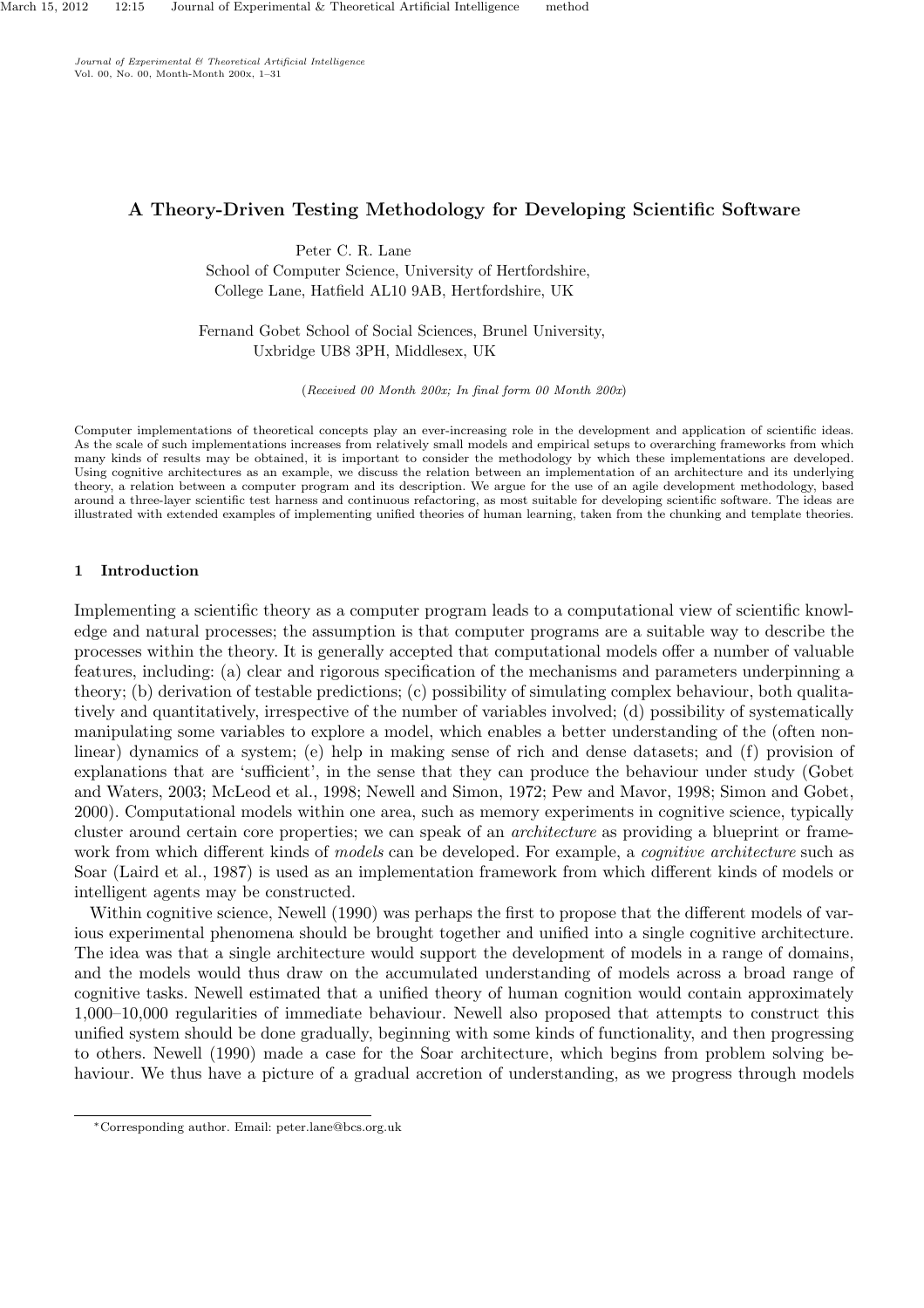capturing different regularities and areas of human behaviour, always developing the models within the context of a single cognitive architecture.

Newell did not preclude there being multiple candidate architectures, only that one architecture should attempt to cover as many phenomena as possible. There are now many competing architectures for a cognitive scientist to choose between, partly differentiated by the kinds of behaviour they began to model, for example: ACT-R (Anderson et al., 2004), CHREST (Gobet, 1998), Clarion (Sun et al., 2001), EPAM (Feigenbaum and Simon, 1984), ICARUS (Langley and Choi, 2006), and Soar (Newell, 1990), to name just a few; more complete lists can be found in Langley, Laird, and Rogers (2009) and Samsonovich (2010). As these architectures have developed, a number of issues have arisen in the nature of the scientific process, including: the role of falsification, the presence of task knowledge, barriers to interpretability, and control of multiple versions. Attempts have been made to justify the development of cognitive architectures using variations on standard scientific methodology (e.g. Cooper, 2007; Newell, 1990).

One view, adopted by the creators of the first models of human learning (Feigenbaum and Simon, 1962, 1984), was developed within EPAM (Elementary Perceiver and Memoriser): 'Our theory is an information processing theory, and its precise description is given in the language of a digital computer' (Feigenbaum, 1959). The fact that a cognitive architecture has been implemented as a set of program code means there is a correspondence between the theory and the program implementing it. Recognising this correspondence leads to the idea that theory development is related to program (or software) development, and perhaps software development is a field scientists may use to assist in their development of such architectures.

The argument made in this article is that the implementation of the software supporting a collection of models is important to the scientific theory being captured. Also, the changing nature of scientific theories, and the demands to always construct models in new domains, means the development of the implementation must support the constant changes at the theory level. There are several, relatively new software-development methodologies which emphasise the changing nature of program specifications, user requirements and design decisions. We propose that a form of agile programming, emphasising a test-first cycle of code development (Beck, 2003) and extensive refactoring (Fowler, 1999), provides strong scientific gains. Test-first development means that each piece of code within a program has a test, an executable confirmation that the code does what it is intended to do. Refactoring is the process of rewriting code without changing its behaviour in order to improve its design. Both elements are clearly scientifically relevant: tests provide working examples of described behaviour, and rewriting improves the presentation of the theory.

Although our suggestions mostly stem from cognitive science, we further suggest that the goal when implementing several scientific models within one domain should be a coherent and comprehensive framework or architecture, which we term a *scientific architecture*, by analogy with a cognitive architecture. This architecture then provides a process-based description of the implemented scientific theory. Although agile techniques have been used before in scientific programming, (e.g. Pitt-Francis et al., 2008), we believe the nature of the coupling between the software and theory has not been explored. One of the arguments here is that all tests are not equal, and all parts of the software are not equal, when measured against their contribution to the implemented theory; a similar view was raised by Cooper and Shallice (1995). Our main technical innovation is that a three-layer test methodology (Lane and Gobet, 2003) should be used, to distinguish the scientific importance of different tests. During development of the architecture, the necessary changes to these tests can use the test layers to identify any theoretical challenges to the implemented theory.

We continue in Section 2 by explaining some terminology regarding cognitive theories, architectures and models, and exploring some of the motivations for and implications of architecture development. In Section 3 we explain the correspondence between scientific theories as architecture specifications, and hence how scientific theories are similar to program specifications. We explore implications of this perspective, and how considering program specification and program development can give useful gains. Section 4 takes two important techniques in agile software development, describes them, and explains their benefits for developing scientific programs. Section 5 considers tools which can benefit the architecture developer, and introduces an implementation of the scientific-testing framework, which supports our methodology. Section 6 provides a case study in architecture development, and serves as an illustration of the proposed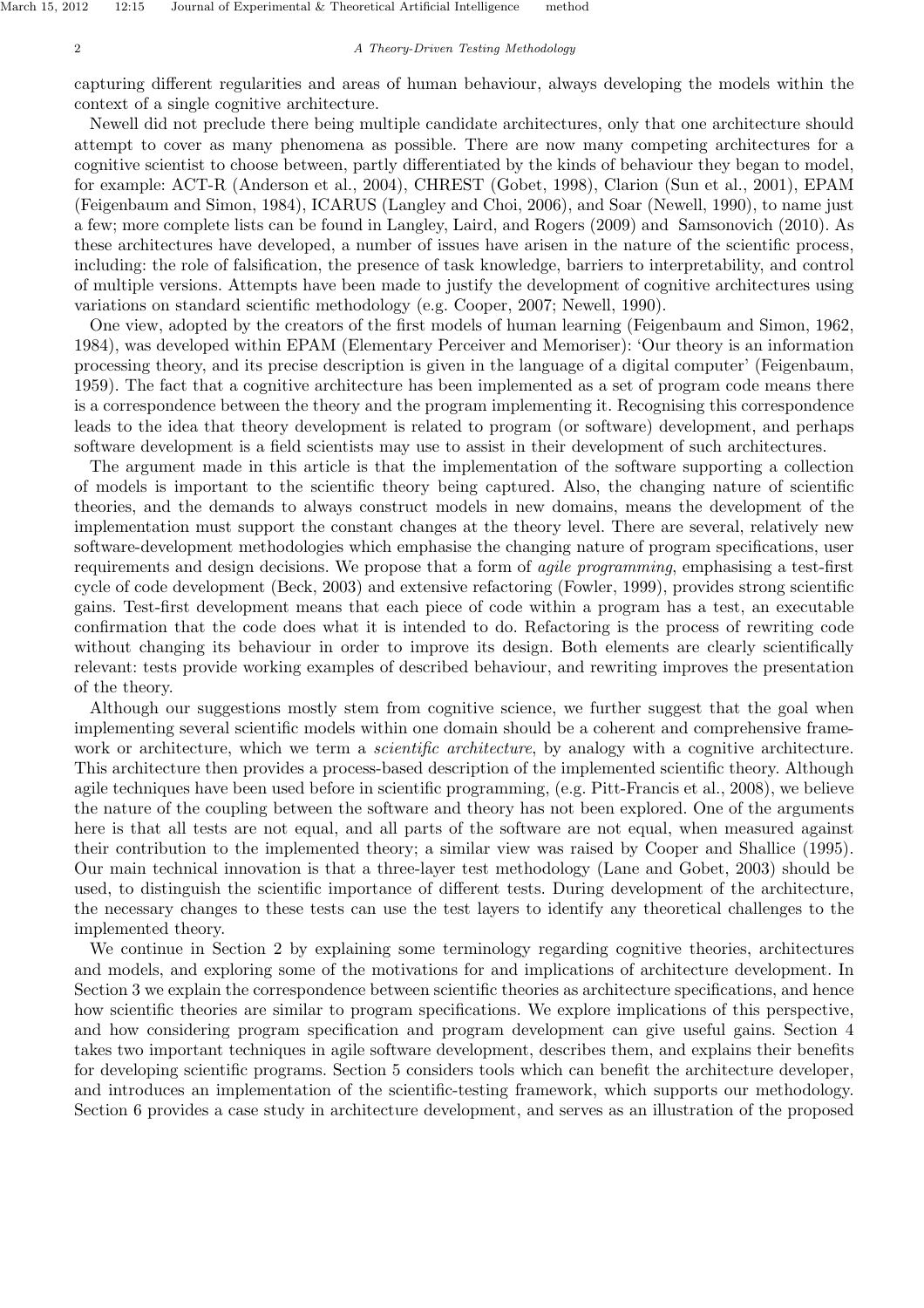

Figure 1. The relation between a theory, architecture and model. The arrows at the side show how change can propagate both from the theory down to the implementation, and from the implementation back to the theory.

techniques. Finally, Section 7 considers some further implications of the proposed methodology and test framework. In particular, we broaden our consideration from cognitive science to other sciences, and discuss how our proposal relates to current development practice in the scientific community.

### 2 Developing Cognitive Architectures and Models

In this section, we use the field of cognitive science to illustrate the terminology and benefits of our proposed methodology. As described in the introduction, and elaborated upon in the discussion, these ideas will transfer to all sciences with a heavy theoretical element behind their computational implementations.

Within cognitive science, there are varying descriptions of the terms 'theory', 'architecture' and 'model'. One purpose of this section is to clarify what we mean by these terms, and describe how individual theories, architectures or models may develop over time. Our definitions may differ slightly from that of other authors, in particular because we identify our implementation in computer software with the terms 'architecture' and 'model', preserving more verbal aspects within the term 'theory'. For instance, some authors adopt the view that each task constitutes a separate theory. However, in the spirit of Newell's call for unification (Newell, 1990), we adopt the view that there is a single cognitive theory, and this theory is applicable to a range of domains. Fig. 1 summarises this view of the relation between a cognitive theory, its implementing architecture, and the dependent models.

We distinguish a theory from an architecture by defining the architecture as an *implementation*, in computer code, of its theory. The theory is less concrete, constituting an understanding of the architecture, high-level explanations of how the architecture captures certain phenomena, and the know-how to get the architecture to perform certain tasks. Finally, a model is a particular application of the architecture to a task; a model is also a running computer program. An example of this is illustrated in Table 1, where we show this separation for CHREST. The CHREST architecture (Gobet and Lane, 2005; Gobet et al., 2001) has produced a number of models in areas of memory and expertise, and the CHREST architecture itself is an implementation of the template theory (Gobet and Simon, 1996, 2000), which is an extension of the chunking theory (Chase and Simon, 1973). A further example would be an architecture like Soar (Laird et al., 1987), which is derived from a theory of solving impasses in problem spaces, and has spawned a large number of models of different phenomena.

We allow the cognitive theory to be broader in many respects than the architecture which implements it. This is partly because the theory may be expressed verbally, and thus not be a clear enough specification for the architecture. And partly because some design decisions in the architecture, such as choice of programming language, will not be made in the theory. The architecture must, at a minimum, implement all the core mechanisms within the theory. The architecture is also likely to include additional elements, not strictly part of the theory, provided as convenience measures for someone working with the architecture, such as graphical displays, or further utility methods for constructing or evaluating models. A further element in the theory would be what Ritter (2004, p. 23) calls 'a set of conventions that are adhered to when creating or programming the model', such as '[learning] how to use an architecture and how not to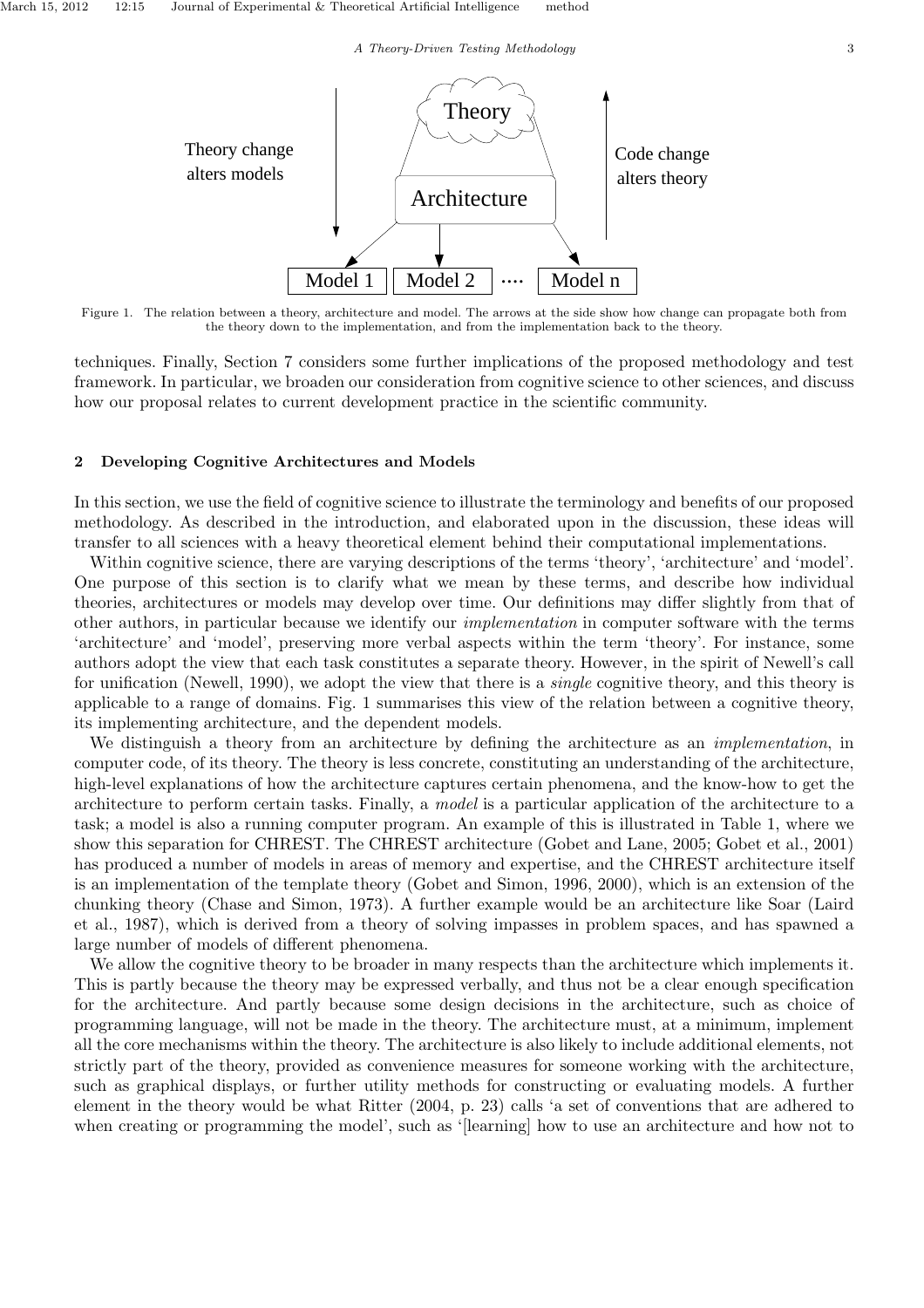March 15, 2012 12:15 Journal of Experimental & Theoretical Artificial Intelligence method

4 A Theory-Driven Testing Methodology

| Theory                          |                                                           |  |  |  |  |
|---------------------------------|-----------------------------------------------------------|--|--|--|--|
| chunking and template theories  | Chase and Simon (1973); Gobet (1998); Gobet et al. (2001) |  |  |  |  |
| Architecture                    |                                                           |  |  |  |  |
| CHREST code                     | version 2.1                                               |  |  |  |  |
|                                 | version 3.0                                               |  |  |  |  |
|                                 | jChrest                                                   |  |  |  |  |
| Mosaic                          |                                                           |  |  |  |  |
|                                 | Models                                                    |  |  |  |  |
| Ageing<br>Smith et al. $(2007)$ |                                                           |  |  |  |  |
| Mental imagery                  | Waters and Gobet (2008)                                   |  |  |  |  |
| Perception                      | de Groot and Gobet (1996)                                 |  |  |  |  |
| Physics problem solving         | Lane et al. $(2000)$                                      |  |  |  |  |
| Problem-solving                 | Gobet (1997)                                              |  |  |  |  |
| Recall                          | Gobet and Waters (2003)                                   |  |  |  |  |
| Language acquisition            | Freudenthal et al. $(2007)$ , Jones et al. $(2007)$       |  |  |  |  |

Table 1. CHREST: its component theory, architecture and some sample models.

misuse it', which have to be learned 'not just individually, but as a community': these verbal, best-practice conventions are not implementable, but are part of the community's knowledge of using the theory and implementation.

The architecture by itself already performs a useful role; it acts as a formal specification of the theory. Creating the architecture's code will force all terms in the theory to be clarified, and also make explicit any supporting mechanisms which were not 'visible' at the level of the theory. Once implemented, the architecture allows a user to query the system dynamically, obtaining responses to certain stimuli. These queries act as worked examples, to help understand the theory in concrete terms. However, the value of the cognitive architecture is not restricted to being a formal specification of the theory; the architecture is also a platform for creating models which perform specific tasks.

A model is both less and more than an architecture. It is less in the sense that a model will only perform one out of a wide range of potential behaviours available to the architecture. It is more in the sense that several aspects of a suitably complex task will not be present in the core architecture, and thus need further programming before the architecture can perform the task. At this stage, it is important to note that model development is done in the context of a given architecture; model development does not affect the architecture in any way.

So far, our scientific picture has been fairly linear: a theory is thought up to explain one or more tasks, an implementation of the theory is created, and then a collection of models is developed within the architecture. However, this tends to be just the first iteration in the development of a theory and, having implemented the theory, we find that it must be changed. There is a natural pattern of scientific enquiry which generates demands on the theory, translating into theory development. We can identify sources of change based at a theoretical level, and at a code level.

At a theoretical level, an important motivation for developing the theory is to make the theory support further tasks. This can be directed top-down, by adding new theoretical assumptions, converting these into additions to the architecture, and so enabling the architecture to support new kinds of models. However, this could also be achieved bottom-up: attempting to model specific tasks forces the modeller to create new mechanisms, which may be adopted into the architecture, and finally into the theory. In both cases, the theory and architecture have been extended, and new models can be developed; Fig. 2 summarises this picture of theory development.

At the code level, there are two factors which can lead to theory development. First, we may find that, as the models become increasingly complex, the additional code developed for each model will also increase in size and complexity, although we are also likely to find similarities in the design of several models. Both the complexity and the similarities suggest that modifying the architecture with additional mechanisms would simplify the job of constructing models. Second, we may improve the architecture's code by modifying its implementation, such as its functions, methods or classes; we discuss this process in more detail in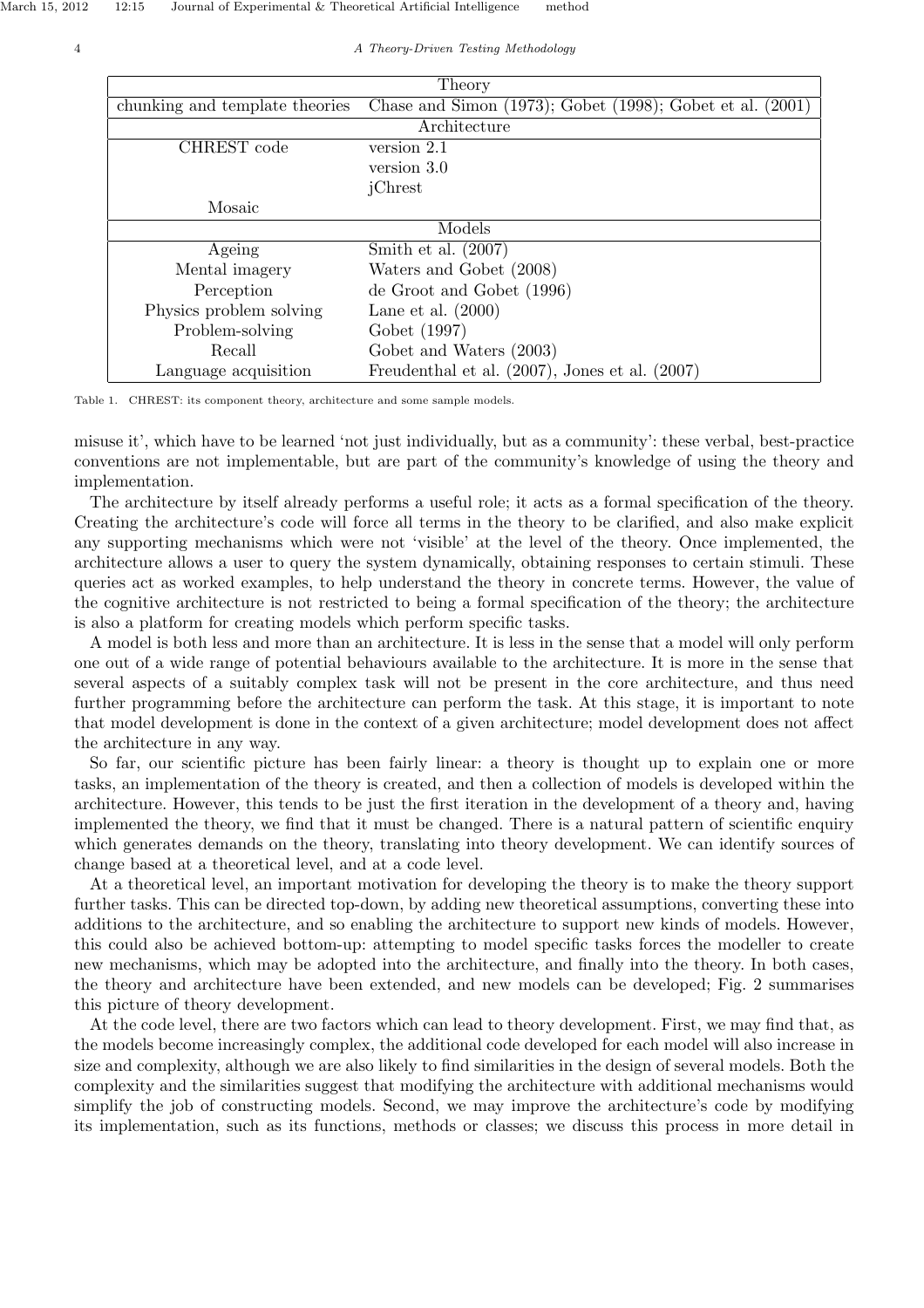

Figure 2. Theory development is driven by the addition of new capabilities in the theory or the implementation, to enable more kinds of models to be created. As a consequence, the theory and architecture grow in size and complexity.

Section 4.2. Modifying the architecture means that the implementation of the theory has changed. We must be sure our theoretical understanding, in the form of our high-level explanations, remains faithful to the revised implementation. An interesting question is whether we allow the changes in the architecture to prompt changes in the theory, a subject we return to later.

In this section we have defined an architecture as an *implementation* of a scientific theory, and argued that theory development and architecture development are intimately linked. Indeed, development of the theory can be driven in two ways: top-down, from the theory itself, or bottom-up, from its architecture implementation. As our theory and architecture develop, we have two scientific issues to consider. First, we must ensure the theory and architecture develop *together*, in the sense that theoretically important constructs and mechanisms are reflected in the architecture, and function in the manner intended by the theory. Second, we want the empirical support for the theory, the set of implemented models, to be preserved; we do not want changes to the architecture to affect previously implemented models, or at least we want to be made aware of any problems that will inevitably arise. We now consider architecture development from the perspective of software development, and show how techniques in software engineering can help manage the development of our theory so that these two scientific considerations are reflected in the development of the scientific architecture.

#### 3 Theories as Program Specifications

In traditional software development, a customer, or user, comes to a developer with a vague description of the functionality that they want the final program to achieve. An important task for the developer is to help the user better understand exactly what functionality is most appropriate; the developer must help the user specify the program to be developed. Traditional methods of program development have seen the specification as the start of the process, so that a program is developed to meet a specification. However, traditional methods have also been criticised, as projects regularly fail to meet their design, cost or time objectives. A common complaint raised by developers and users is that specifications were inappropriate or, by the end of the project, wrong (Curtis et al., 1988; Lubers et al., 1993).

More recently, these difficulties have been faced by attempting to remove the need for an initial, formal and complete, specification, and by instead supporting a more dynamic relationship between the user's requirements and the developing program. For instance, Naur (1985) argued for a 'Theory Building View' of programming: the program is a formal representation of the programmer's theory of what the user needs. Beck (1999) has designed an entire development methodology, 'eXtreme Programming' (XP), around the co-evolution of the user's understanding of their requirements and the developer's program which implements those requirements. XP consists of twelve related principles, which include ideas such as pair programming, where more than one developer works on the code at the same time; test-driven development, where a test is written for all new functionality before it is added; and having the customer always available, to help with decisions during development. Agile programming is a collective term for related development methodologies, which typically use at least some of XP's principles – we are proposing a form of agile programming using test-driven development and continuous refactoring, as explained in the next section.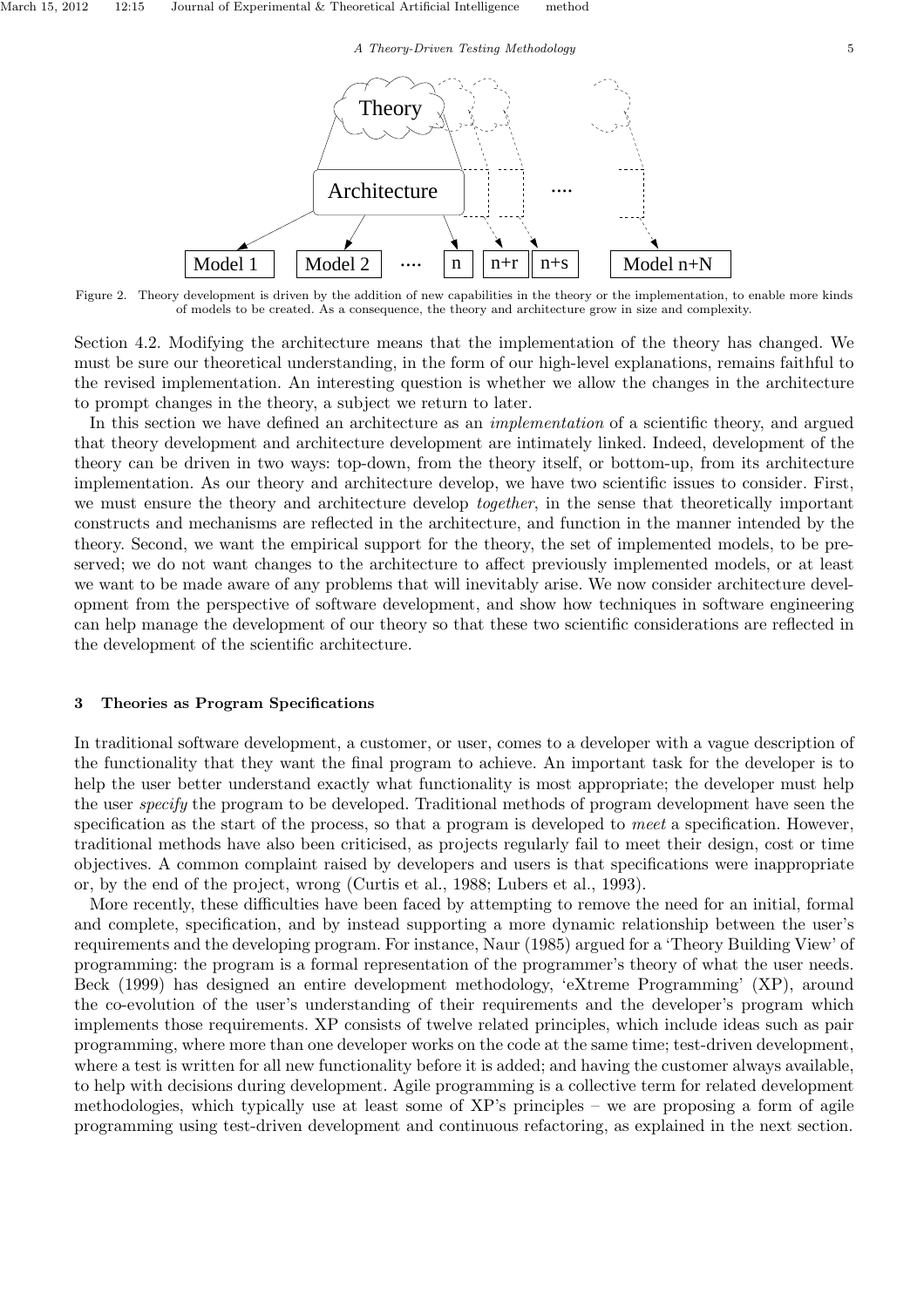```
6 A Theory-Driven Testing Methodology
(defstruct perceptron theta w1 w2)
(defun compute-class (perceptron x1 x2)
  (> (+ (perceptron-theta perceptron)
        (* (perceptron-w1 perceptron) x1)
        (* (perceptron-w2 perceptron) x2))
     0.0))
(defun test-perceptron ()
  (let ((p (make-perceptron :theta 0.5 :w1 0.2 :w2 0.7)))
    (and (compute-class p 0 1)
         (not (compute-class p 0 -1))))
```
Figure 3. Example of a test: the test code constructs a perceptron with a known set of parameters, and then checks that it correctly classifies two data instances.

The following two points are worth emphasising. First, thinking of programming as an exercise of theory building means that the developed program and the knowledge gained by the developers and users through the construction of the program constitutes a 'theory' of the user's application; that is, a verbalisable description of the objectives and processes underlying the program's functionality. Second, agile programming supports the evolution of this theory through a dialogue between the user and developer, over the lifetime of the program's development. Agile programming does this by encouraging the developer to produce many releases of the program, each with gradually increasing levels of functionality. At any point, the user may change their mind about the direction for the next release, and may even decide that already completed code should be modified. Due to the constant and dynamic exchange of information between the developer and user, this helps to ensure changes are relatively minor, and do not build into a large mismatch between the user's expectations and the developer's delivered program.

Returning now to the process of developing scientific architectures, it is clear that the architecture and its dependent models represent the developed program. The scientific theory, we argue, is the 'specification', the theory of the user's application, which is implemented by the architecture. We can draw an analogy between the evolving understanding of the scientist of their theory, and how this understanding is manifested in the architecture, with the evolving understanding of the user of their application, and how the developer converts this understanding into the program; the difference in the scientific domain is that the scientist is, in many cases, both the user, as a model interpreter, and the developer, as the architecture/model creator. The dynamic, constructive and sometimes revisionary nature of scientific progress finds a natural analogue in the process of developing programs using an agile methodology.

In the previous section, we discussed how a scientific theory progresses by various demands: the requirement to achieve new tasks, to model new data, is primary. This scientific progress means that the architecture must be expanded, which leads to the specification of the architecture being augmented or adapted. The only constant in a science is that changes to the theory will be required, and we must be ready to incorporate such changes, by adopting an appropriate software-development methodology.

# 4 Proposed Methodology

We propose that scientific architectures are most appropriately developed using a form of agile programming, emphasising test-driven development and continuous refactoring. In this section we discuss how the suite of tests constructed during software development can be separated into groups, with two of these groups linking the implementation to the theory and its empirical support. We also argue that the codelevel practice of refactoring can help drive architectural and theoretical changes, improving and expanding the structure of our theory.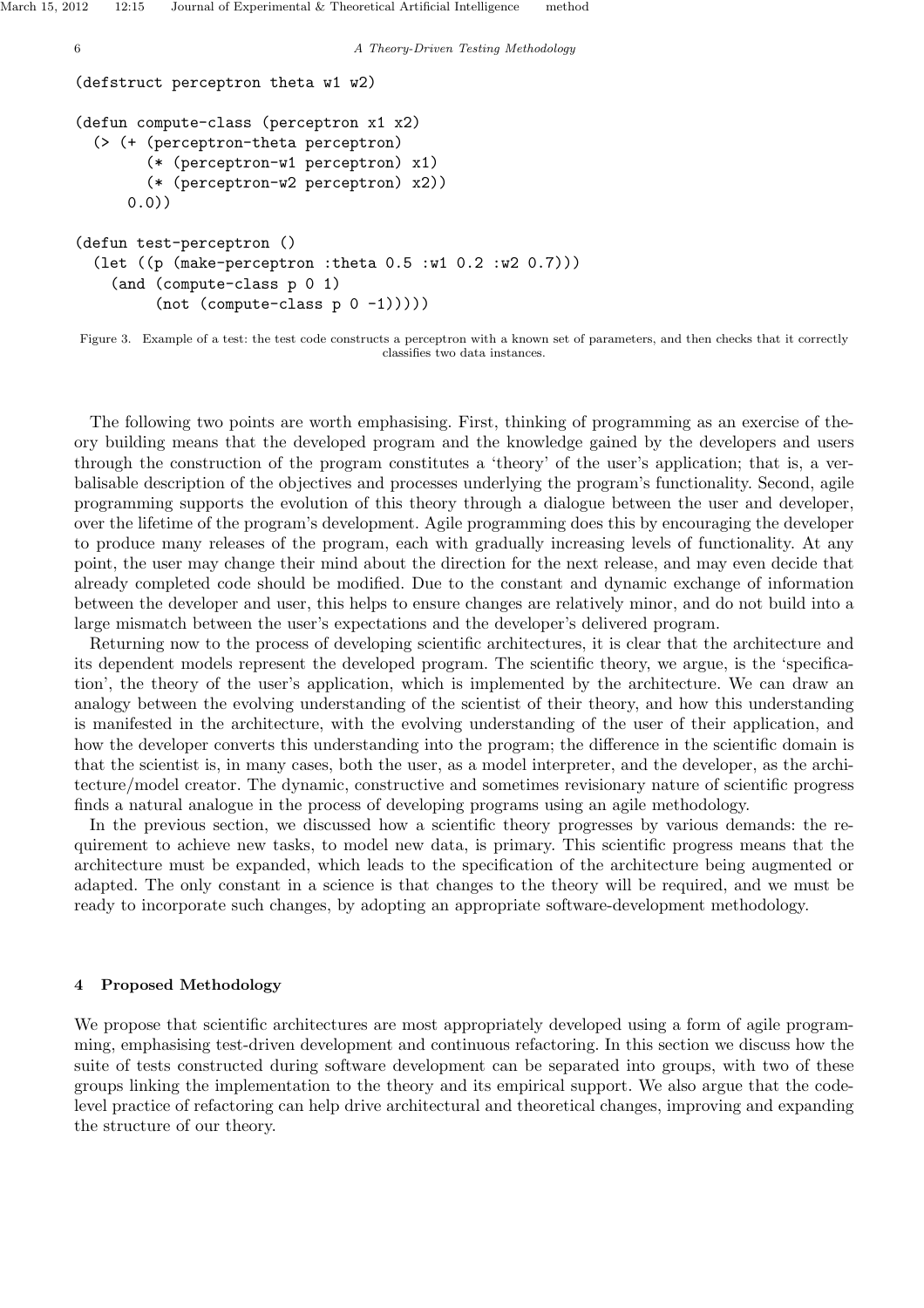A Theory-Driven Testing Methodology 7

| Test type        | Level       | Description                          |
|------------------|-------------|--------------------------------------|
| Unit             |             | Algorithmic   implementation details |
| Process          | Functional  | theory's core processes              |
| Canonical result | Behavioural | empirical results                    |

Table 2. Three levels of tests found in implementation of a cognitive architecture.

#### 4.1 *Test-driven development*

Test-driven development (TDD) (Beck, 2003) is a relatively recent software development methodology which requires developers to provide tests for every piece of code which they create; TDD is recent when compared with more traditional methodologies dating from the late 1960s, such as the Waterfall Model (which became popular in spite of being criticised in its first description Royce, 1970). A test is an example, an illustration that your code does what it claims; executing a test is the equivalent of taking a car for a test drive. For example, Fig. 3 shows some code to test if a function for a perceptron works correctly. The example shows the typical components of a test: constructing an instance of the object to test; computing a value, by calling a method; and comparing that value with the expected value.

There are two major benefits of TDD. First, the developer is forced to commit to a clear description of the intended process, including how it is to be used and its expected results. Second, writing the test forces the developer to produce a concrete example for that piece of code. TDD is important because it 'replaces traditional top-down, up-front design with a more bottom-up, incremental design approach which drives development forward by passing tests' (Stott, 2003, p. 23). In general, TDD is part of an agile-programming methodology in which program specifications are not constructed in advance, but emerge out of interactions between the users, the developers, and the intermediate versions of the working code.

What we have said so far applies to TDD as a *general* software-development methodology. In principle, this will apply to the development of scientific architectures, simply because such architectures are specific kinds of computer programs. However, we can go further by recognising the specific nature of our architecture and its demands as an implementation of a scientific theory, by creating a dedicated testing methodology. In earlier work (Lane and Gobet, 2003), it was shown that the range of tests produced with an implementation of a scientific theory could be divided into groups (see summary in Table 2). The aim of these groups is, firstly, to allocate some of the existing test types used in software engineering into groups best fitting a scientific project and, secondly, to provide a way to separate tests for implementation details from tests for scientifically important processes. These groups include: unit tests, which confirm that the basic implementation of the code is correct; process tests, which confirm that the code implements the basic theoretical processes correctly; and canonical results, which ensure that the code matches specific empirical data. The unit tests are constructed at an algorithmic level, and are tied to the specific implementation of the theory. An example unit test would be to confirm that a method calculating the average output of the model performed correctly given a specific set of model outputs.

The process tests are constructed at a functional level, and are independent of the implementation, but tied to the current theory. An example process test would be to confirm that a perceptron produced the expected output given a specific set of input and weight values; in other words, the test confirms that the perceptron formula for computing its output activation was followed correctly. Process tests are independent of the implementation in the sense that the same example would be required for the test whether the theory was implemented in Lisp or Java, in a functional or an object-oriented style. Process tests document the core processes within the theory in a natural manner, giving a precise example of the kind of input and the expected form of output for the given process. A complete set of process tests forms a descriptive specification of the theory being implemented. As a concrete, exemplar-based specification, this will be inherently easier to understand by a user than an abstract description of the theory, or even the raw code (see Gravemeijer, 1997, for example).

The canonical-result tests are constructed at a behavioural level. Each canonical result captures some empirical result achieved by the theory. This result may simply be a performance measure, such as 'this theory can play chess to a particular standard,' but we shall focus on providing empirical support for a theory through modelling observed behaviour in some task. For example, in a categorisation task, we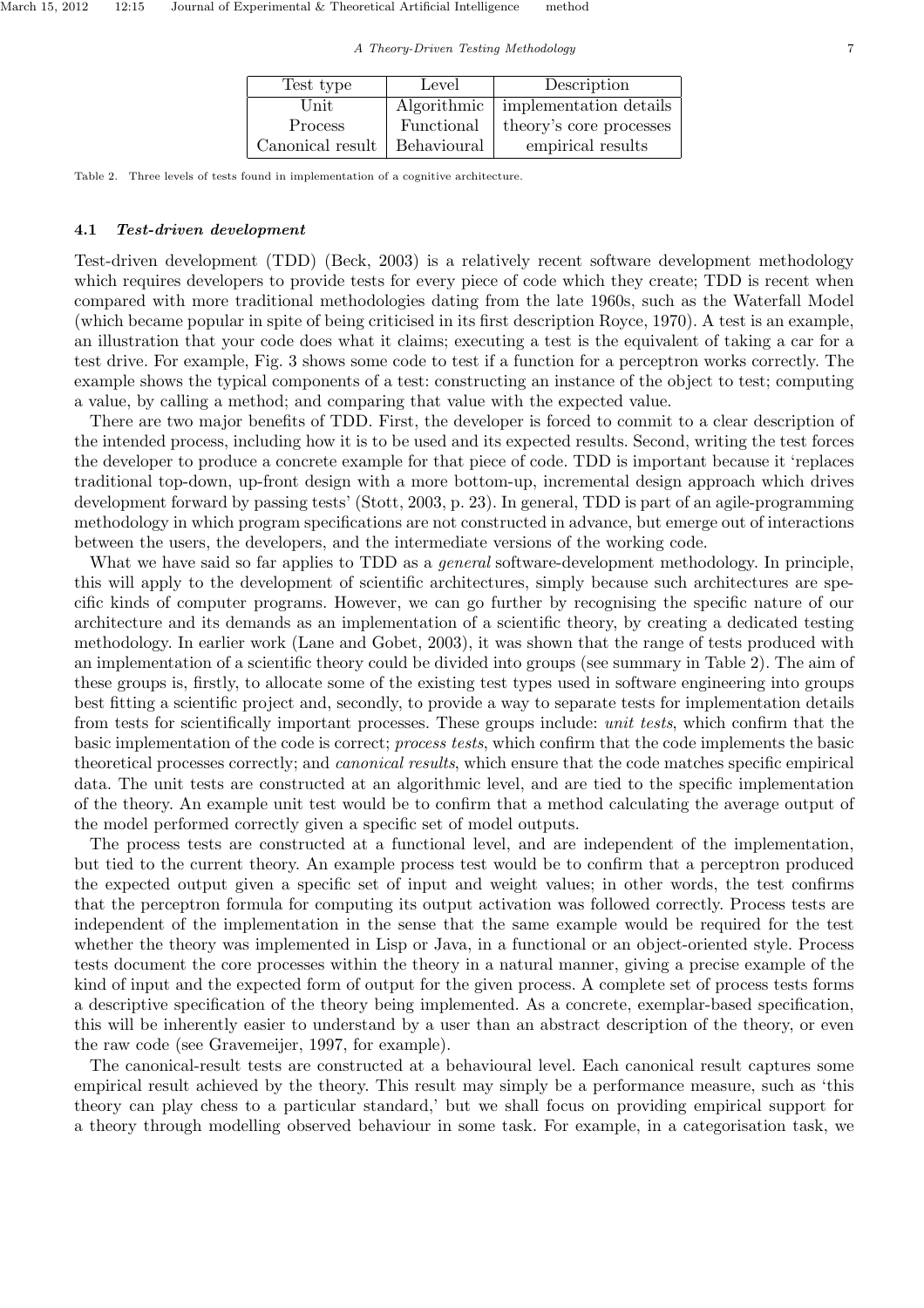| Test                  | Explanation of change        | Affects theory? |
|-----------------------|------------------------------|-----------------|
| $\operatorname{Unit}$ | Implementation details       | No              |
| Process               | Key element of theory        | Yes             |
| Canonical result      | Empirical support for theory | Yes             |

Table 3. Relation between test failure and theory development.

may want to model the pattern of errors found in a group of human participants. In order to compare performance in this way, the canonical result must include the following information: the experimental setting, the data collected from the human participants, the measure by which the quality of fit is computed, and possibly a target level of fit to be achieved. In order to meet a canonical result, a model of the experiment must be constructed within the architecture. This model will need a certain amount of extra program code, on top of the functionality provided by the architecture.

The canonical-result tests will typically be designed at a high level; they are the kind of results that appear in tables and graphs in papers. For example, the CHREST architecture has the results from de Groot and Gobet (1996) and Gobet and Simon (2000) as canonical results. These tests not only gather a large amount of data, but also require statistical tests to confirm the presence of differences in responses between groups. Depending on the result being tested, this kind of test can require a considerable amount of automation.

The best results for many models are often only achieved after searching for the optimum values for its different parameters. One of the motivations for developing broader theories is that parameter choices for one model can be compared with those for another model. By separating out canonical results as specific tests, we label and encapsulate the critical results, supporting automation of parameter selection; this use of multiple canonical results gets us away from the dangers of 'mere' parameter fitting (c.f. Roberts and Pashler, 2000).

A further benefit of our perspective, using canonical results as tests, is that the canonical results are, in many respects, independent of the source theory. This can be seen by separating each empirical result into three components: the part to implement the model within the chosen architecture, the part to treat the model as a participant in the original experiment, and the part that manages the fit to the empirical data. The second and third components can then be applied to models constructed from different architectures, providing a natural process of architecture comparison and reuse of empirical results. We shall return to this point in Section 7.

We have already discussed the importance of taking into account the development of the architecture over time. It is in the nature of scientific enquiry that any theory will be modified and adapted to suit changing requirements. TDD is a natural tool for assisting a programmer in managing change, because the test suite provides a 'safety-net' informing the programmer of any unforeseen implications in modifying parts of the program. In the context of developing a scientific architecture, we can consider our three kinds of tests and ask, what would be the implications if a modification in the architecture caused a failure in any of these three areas?

Table 3 summarises the three kinds of tests, and suggests an explanation for what the implications may be, in terms of our theory, if a modification caused one of the tests in that group to fail. The first group of tests, the unit tests, are concerned with implementation details. These tests will fail if a method is modified so its behaviour does not conform to previous behaviour. As implied by their name, these tests are simply to catch details of the implementation, and may be freely modified to suit new method behaviour without affecting the theory. The second group of tests, the process tests, are concerned with the implementation of basic processes within the theory. If these now fail, then either our implementation is incorrect and needs fixing, or we need to revisit our understanding of how these processes work. The revision may necessitate modifications to our theoretical position. The third and final group of tests, the canonical results, are concerned with the empirical support for the theory. If these now fail, it may be for two reasons: our architecture no longer allows the model which generated the result to run correctly, or our architecture's processes have changed in unanticipated ways to affect the behaviour of this particular model. In both cases, we need to revisit our understanding of the models of these results, and either revise our theory or implementation so the canonical result again applies, or else remove the canonical result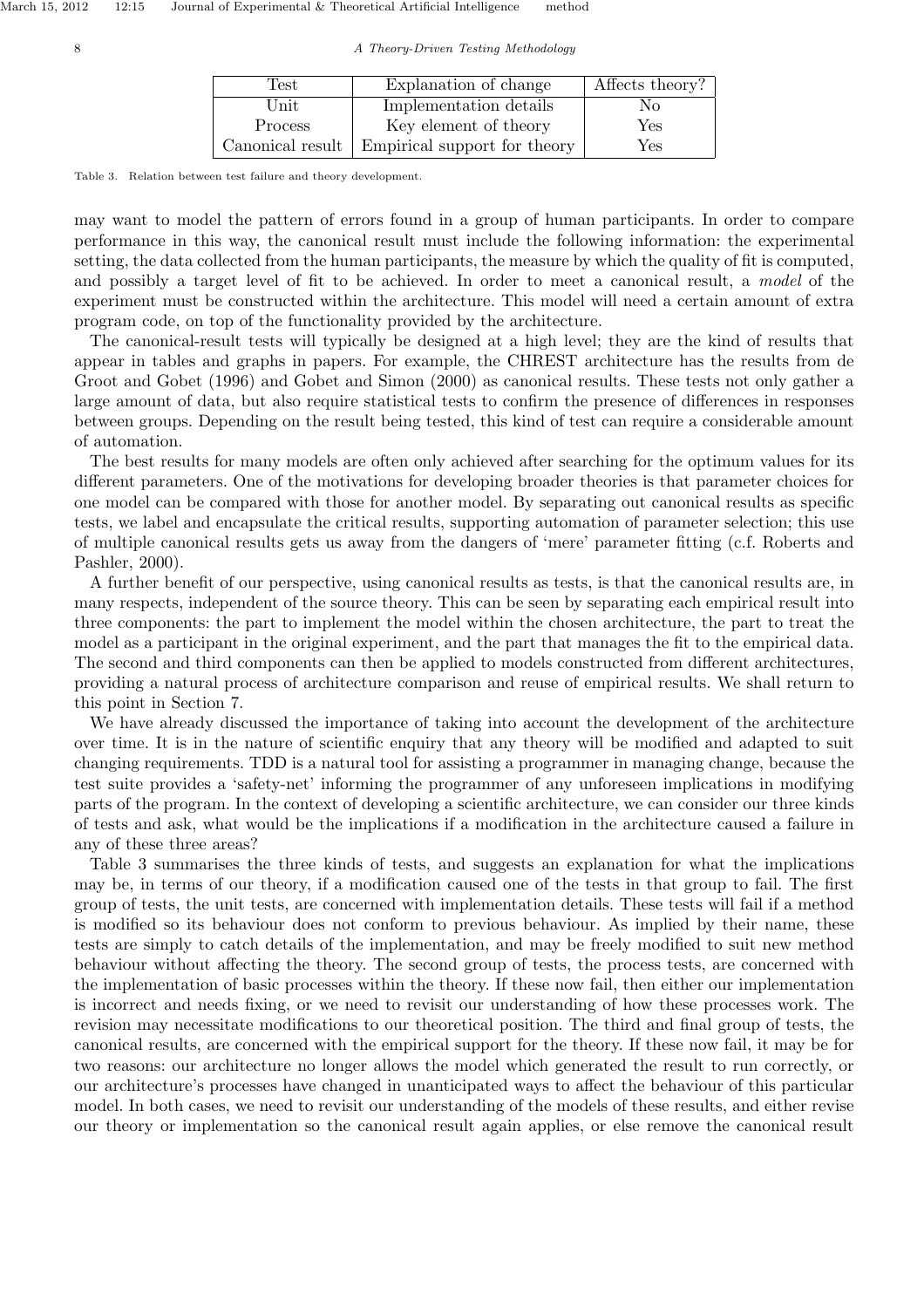from our list of empirical support for the theory.

We note one potential concern with our proposal: often, software development is seen as an incremental process of continually adding new functionality. In science, changes may require fundamental revisions of previous results, a view particularly associated with Kuhn (1962). Nothing in our methodology precludes such non-monotonic growth. We see it as an advantage that the consequences of such revisions will be reflected in terms of the rewriting of previous work: existing tests will have to be removed, and new tests included.

A natural consequence of TDD is a self-documentation by the architecture of those aspects of its behaviour or empirical support which must be reconsidered as a result of changes to the architecture. Scientifically, this provides many benefits: a rigorous validation of any changes to the architecture, a complete set of valid empirical results, and demonstrable examples of every core process within the theory. This makes our theory more understandable, robust and reproducible, points discussed further in Section 7.

### 4.2 *Improving the design: Refactoring*

One of the dangers for an extended software project, like a scientific architecture, where new features are continually added, is that the implementation becomes more complex, less understandable, and fragile. However, this need not be the case, as Milewski argues:

'We usually expect modifications to add complexity and break structure . . . Most programs become less and less maintainable as they go through development cycles. But there is no fundamental law that dooms every software project to keep increasing in entropy until it reaches thermal death. Complexity can be fought by imposing more structure. If every program transformation is accompanied by appropriate restructuring, a software project can keep evolving virtually forever.' (Milewski, 2001, p. 437)

Beck (2003) concurs with this view, stating that every step of development should be accompanied by a process of restructuring. A formal process of program modification and restructuring is refactoring (Fowler, 1999), which is aimed solely at improving the design of a program; no new functionality must be added. Refactoring can only be done with a program which has a complete suite of unit tests, because the program's behaviour will be checked against the test suite; if all the tests pass before any change, and all the tests pass after the change, then the program's observable behaviour has remained constant. Examples of changes include: changing variable or method names, splitting large methods into smaller ones, moving methods from one class to another, and modifying the class hierarchy by splitting or merging classes. A catalogue of refactorings and examples for Java can be found in Fowler (1999) or similar standard references.

For a scientific architecture, the constancy of its observable behaviour means that refactoring the code does not alter the theory which the architecture implements. Refactoring allows us to explore the space of possible implementations, without affecting the desired theoretical behaviour. However, the link between the theory and its implementation means that the concepts underlying our understanding of the theory may change as a result of refactoring, or vice-versa.

For example, changing a method name is a simple form of refactoring. Instead of a method being called 'identify', we may change its name to 'recognise'. Why would this change be carried out? Usually, such changes arise because of a better appreciation of the function performed by the method, and so a revised name would better suit its intent. Theoretically, we now have a new name to call this process; the change may be driven either by theoretical demands (we would like to change the name of a fundamental process) or by implementation demands (it is clear the implementation of a process is better described by a new name). In either case, theory and implementation are kept in harmony with each other, and processes are given their most appropriate name.

As a second example, we may have a 'classify' process in our theory. In its implementation we find that the process goes through a large number of steps: perhaps first retrieving some information, then seeking an association with the retrieved information, finally returning the associated information as the classification. A complex process like this would be refactored into three separate methods: 'retrieve', 'locate association', 'return association'. Each method would be smaller than the original, perform a single well-defined process, have associated unit tests, and leave the original classify process to call each of the smaller processes. Having performed this refactoring in the implementation, we then have the question: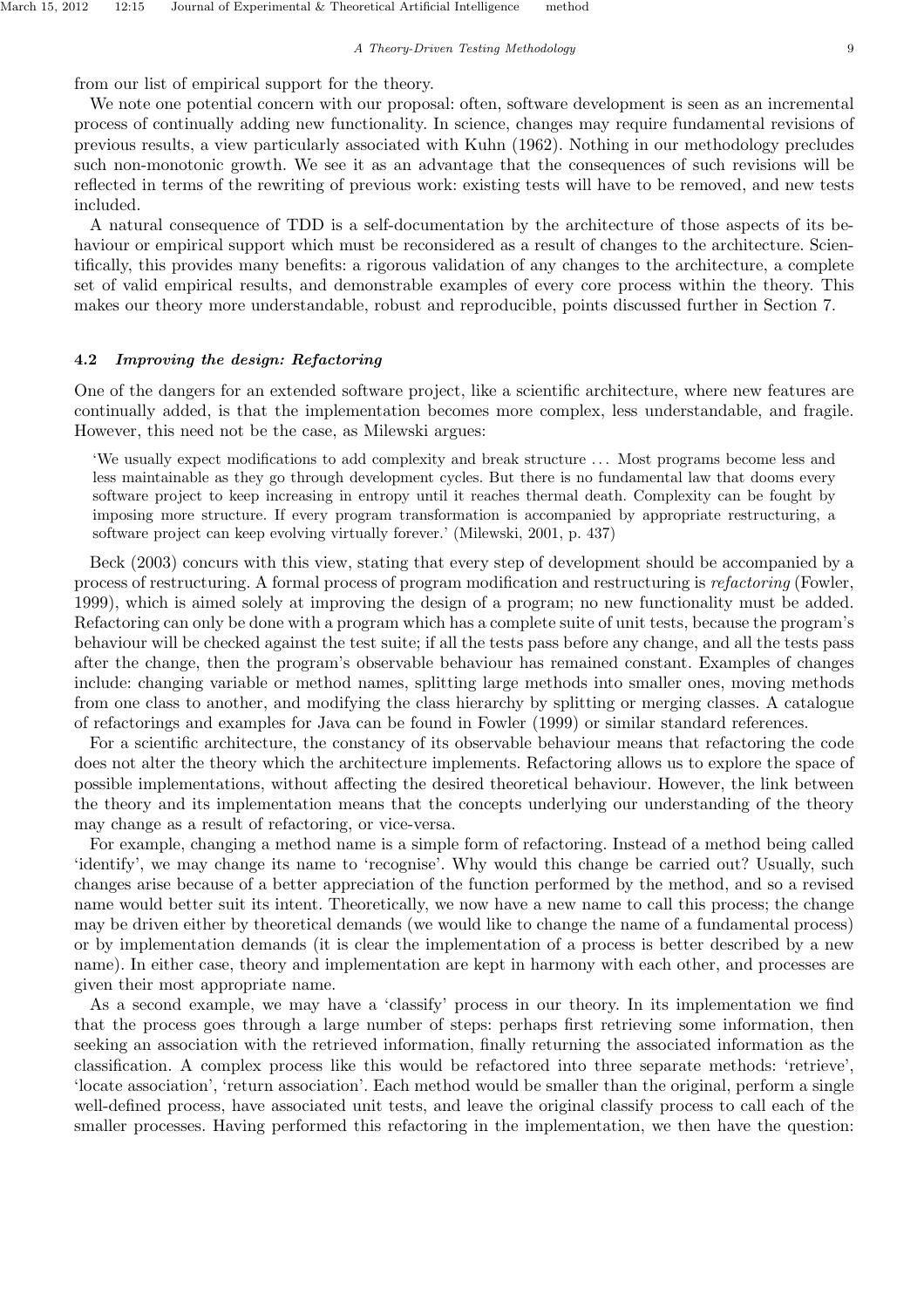should these code-level changes affect our understanding of the theory, or are they simply implementation details? In general, this question can only be answered at the theoretical level, and both answers are possible depending on the level of granularity we wish to have in our process descriptions. However, in this example, it is probably clear that a process like 'retrieve' should be elevated to the level of a core process: its description will then feature in descriptions at the theoretical level, and, using our terminology from above, its associated unit tests will be placed in the category of 'process tests'. The last step ensures that the implementation will not be modified in future in such a way as to lose or modify this key process, at least not without the test suite protesting about unmatched tests.

A fundamental task of refactoring is the elimination of 'code smells', such as duplication of code. The process of developing models from a scientific architecture is a natural place where duplication may occur. For example, we (or two different research groups) may develop two models of categorisation, each using a different set of experimental data. We find that we have duplicated the manner in which large sets of data are passed against the model during training. This process, 'learn from dataset', is not present in the architecture, but is shared by more than one model. Should the process be added to the core architecture?

If we treat the architecture as a library to aid the construction of cognitive models, then the answer is probably 'yes'. All processes or methods common to more than one model can be incorporated into the architecture, and so used as a library to improve the development of further models. Having added these processes to the architecture, do we give them the status of theoretical constructs? In this instance, perhaps not: learning multiple examples from a dataset is a relatively simple process. However, if two models of perception had required a similar method of scanning an image, then that scanning technique would be a suitable candidate for a new theoretical concept.

# 5 Tools: Support for the Methodology

The methodology proposed above is clearly a development methodology for managing the implementation of a scientific architecture. The programmer's task of conforming to the methodology can be made easier by providing appropriate tools. We have developed a test framework to make it easier to write tests, identify their role according to our classification, and manage the tests within their code. We describe this test framework in the next section, and then summarise other development tools which may be of use to the scientist as developer.

### 5.1 *Test Framework*

An individual test evaluates some function or method from the program and checks that the result of that function or method is as expected; an example was shown earlier in Fig. 3. If the result is correct, the test passes, else the test fails. The aim of testing is to highlight any failing tests, without placing any burden on the user to interpret passing tests. The framework takes as much of this burden away from the architecture developer as possible. The two main points are exemplified in Fig. 3: first, each test has to be constructed using internal operations, with nothing in the expression to indicate that it is a test; consider (compute-class p 0 1). Second, the tests must be combined in some way, so they can be run as a set, and this is achieved for the perceptron example by using the Lisp and construct and a function definition. Both of these points are considered in our test framework.

The framework described here follows a popular output format, displaying a single dot '.' for each passing test, but reporting a message for all failing tests. Fig. 4 shows a typical output from the testing framework: each error is highlighted, but several passing tests are shown only by a sequence of dots. A summary is given to indicate how many tests failed. Notice how the tests are organised into three groups, following Table 2.

Table 4 summarises the basic commands provided by the framework. The commands are divided into three groups for defining individual tests, defining groups of tests, and running the tests. The top section gives functions for defining individual tests. Each individual test is, as described above, a check that a piece of code has performed the task it was intended to perform. The basic command is (test value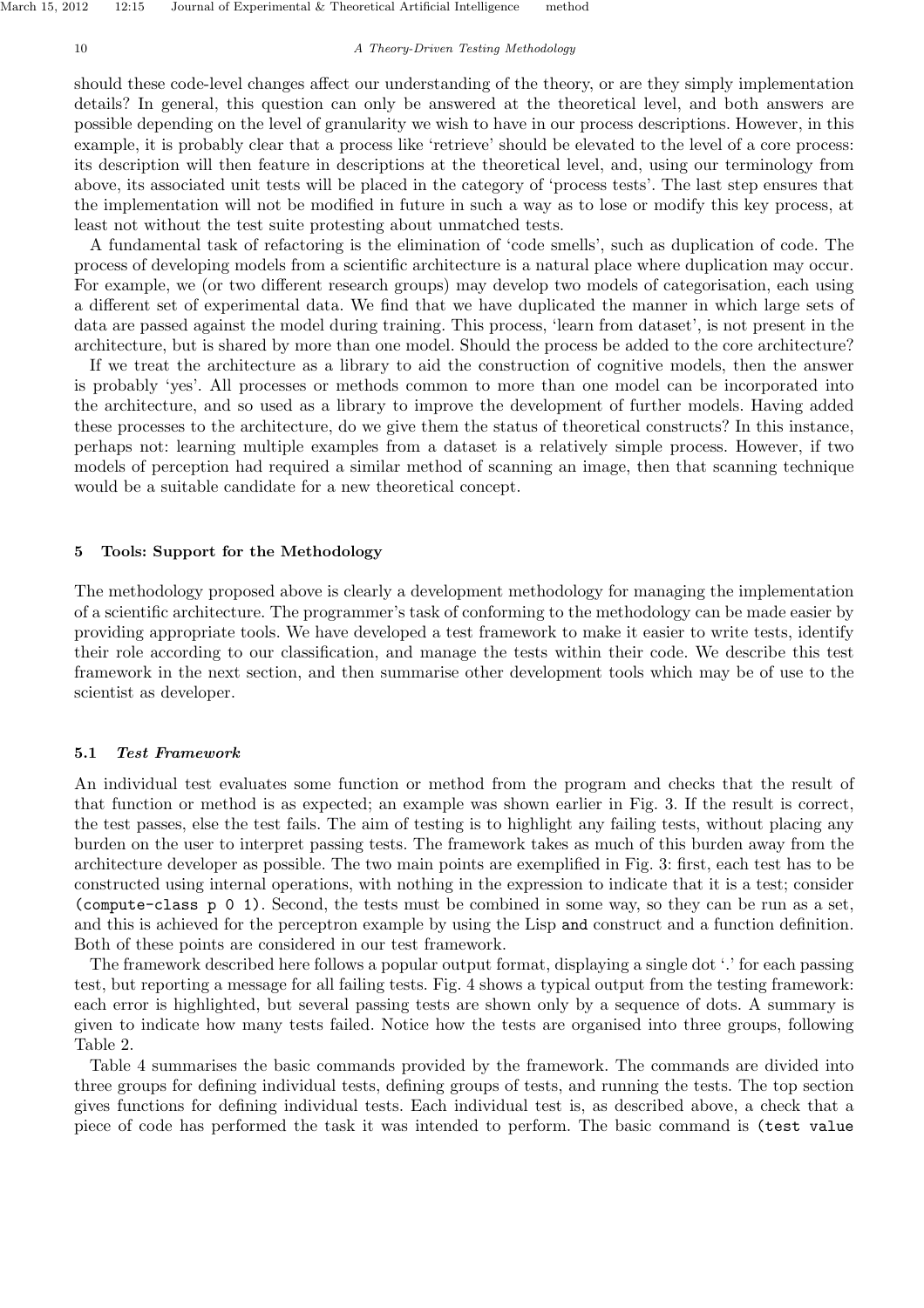```
[11]> (run-all-tests)
Running Unit tests: ..
Error 1: bad-dp
=== DONE: There was 1 error in 3 tests
Running Process tests: .
=== DONE: There were 0 errors in 1 test
Running Canonical results: .
=== DONE: There were 0 errors in 1 test
```
Figure 4. Sample output from test framework.

| <b>Individual tests</b>          |                                         |  |  |  |  |  |
|----------------------------------|-----------------------------------------|--|--|--|--|--|
| (test value [msg])               | Basic test: checks if value is true     |  |  |  |  |  |
| (assert= expected actual [msg])  | Calls (test $(= expected actual)$ msg)  |  |  |  |  |  |
| (assert-equalp exp actual [msg]) | Calls (test (equalp exp actual)<br>msg) |  |  |  |  |  |
| (assert-true value [msg])        | Same as test                            |  |  |  |  |  |
| (assert-false value [msg])       | Calls (test (not value) msg)            |  |  |  |  |  |
| Defining test groups             |                                         |  |  |  |  |  |
| def-unit-tests                   | Create a unit test group                |  |  |  |  |  |
| def-process-tests                | Create a process test group             |  |  |  |  |  |
| def-canonical-result-tests       | Create a canonical-result test group    |  |  |  |  |  |
| Running the tests                |                                         |  |  |  |  |  |
| (run-unit-tests)                 | Runs just the unit test groups          |  |  |  |  |  |
| (run-process-tests)              | Runs just the process test groups       |  |  |  |  |  |
| (run-canonical-result-tests)     | Runs canonical-result groups            |  |  |  |  |  |
| $(run-all-tests)$                | Runs all three groups of tests          |  |  |  |  |  |

Table 4. Summary of provided functions.

[message]). The value is replaced by a call to some code, and a check of its correctness. The optional message may be provided to give better feedback in the event of a failing test. For example, the call (test (= 11 (dot-product '(1 2) '(3 4))) "dot-product 1") would check that the return value of (dot-product '(1 2) '(3 4)) was equal to  $11$  – failure would give the message 'dot-product 1'.

The other commands in this group make the task of writing tests easier. There are functions to confirm that a function returned a true value, assert-true, or a false value, assert-false, as well as a group of commands to check that an expected value equals a computed value, using different equality tests; in the latter case, the error message will mention the expected and actual values. An example of this can be seen in Errors 1 and 2, in Fig. 4.

The second group of functions separates groups of tests into categories; it is this group which is designed specifically to assist a developer using our test framework. A function or method within the architecture's code will be tested not once but many times, with a variety of example data. This set of tests will be collected together into a single test function, which will be evaluated together (rather like the function test-perceptron from Fig. 3, which provides tests of the compute-class function). Our framework enables the developer to place these test functions into categories; the framework should impose a minimal overhead on the developer.

We have implemented our framework in Lisp, so the mechanics of placing test functions into categories must now be described in Lisp terms.<sup>1</sup> The natural way to group tests is to use a function, which will be evaluated as a single item, just like the test-perceptron example. In Lisp, the usual way to define such a function is in the form:

<sup>&</sup>lt;sup>1</sup>Similar techniques are available in other languages. For example, in Java, either subclassing or annotations may be used to identify test categories.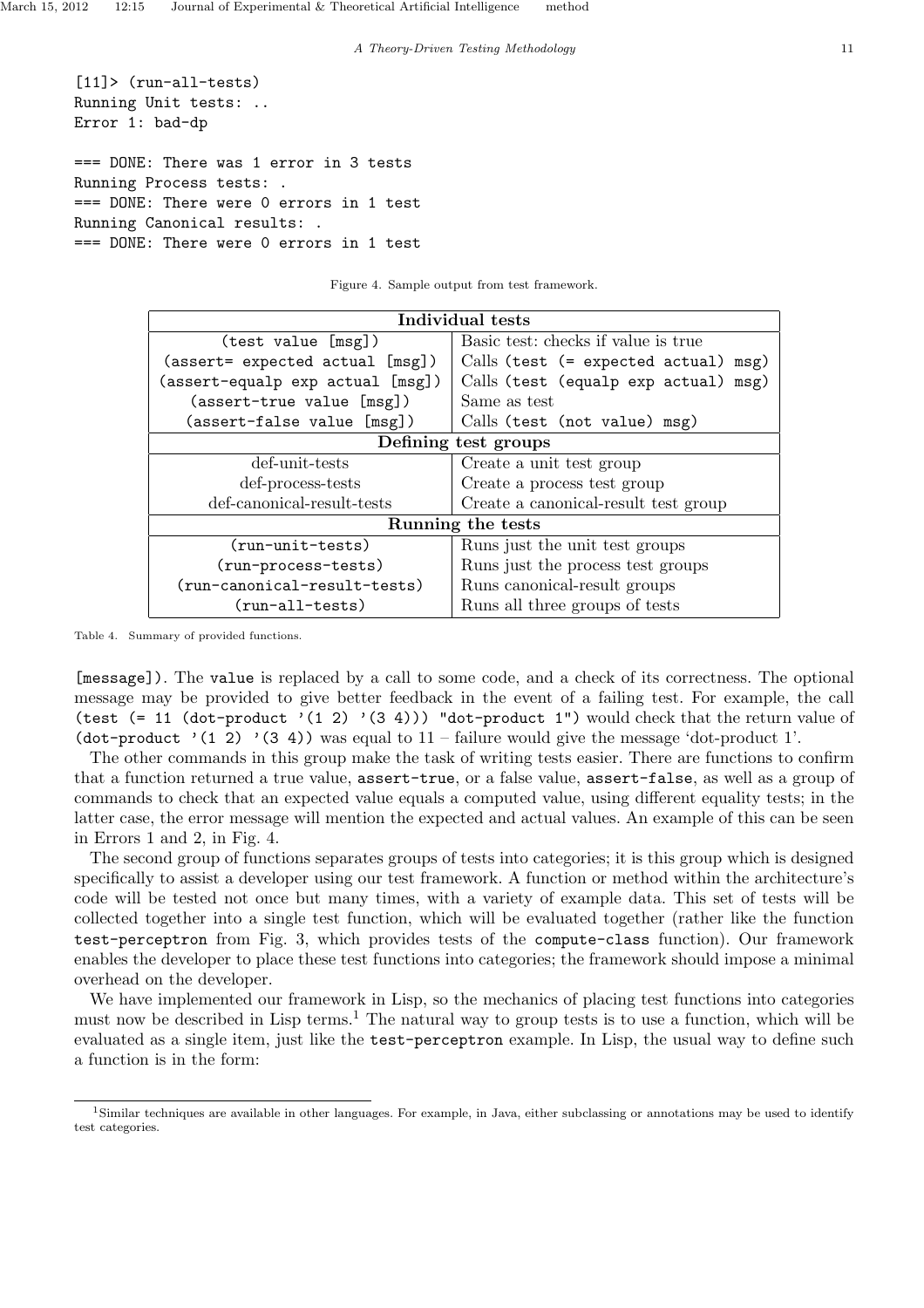```
12 A Theory-Driven Testing Methodology
(defstruct perceptron theta weights)
(defun compute-class (perceptron inputs)
  (> (+ (perceptron-theta perceptron)
        (dot-product (perceptron-weights perceptron)
                     inputs))
     0.0))
(defun dot-product (vector-1 vector-2)
  (apply #'+ (mapcar #'* vector-1 vector-2)))
(defun bad-dot-product (vector-1 vector-2)
  (apply #'* (mapcar #'+ vector-1 vector-2)))
(def-unit-tests dp1 ()
  (test (= 11 (dot-product)'(1 2)'(3 4)) "test dp 1")
  (assert= 3 (dot-product '(1\ 0) '(3\ 4)) "test dp 2")
  (test (= 11 \text{ (bad-dot-product } '(1 2) ' (3 4))) "bad-dp"))
(def-process-tests perceptron1 ()
  (let ((p (make-perceptron :theta 0.5 :weights '(0.2 0.7))))
    (assert-true (compute-class p' (3 4)))))
(def-canonical-result-tests cr1 ()
  (let ((p (make-perceptron :theta 0.5 :weights '(0.2 0.7))))
    (assert-true (and (compute-class p '(0 1))
                      (not (compute-class p' (0 -1)))))))
(run-all-tests)
```
Figure 5. Example of using the test framework to test a simple perceptron model.

(defun function-name () (test ...) (test ...))

Our framework replaces the generic defun to define a function with either of def-unit-tests, def-process-tests or def-canonical-result-tests, as appropriate for the tests being created. These new ways of defining functions do the same task of defining a function, but record that function as a test in the appropriate category.

Fig. 5 gives examples of how these functions are used to group collections of tests. The figure begins by defining the functions to be tested: dot-product and compute-class. In order to test these functions, we need to evaluate them with given values, comparing the result against expected values: the individual tests are written using functions from the first group, such as test, assert= and assert-true. The individual tests are grouped by category, into unit, process and canonical-result tests.

Finally, the developer must have some means of running the tests as a group. Although individual tests can be evaluated by calling their individual function, a complete architecture will have many thousands of such tests, and these must be evaluated as a whole. As shown in the lower part of Table 4, there are four functions provided to run test groups. (run-all-tests) will evaluate every test in the complete system, providing output from each category separately. A developer may choose to run just the unit or process tests by themselves, and probably the canonical-result tests will be evaluated less frequently, as a systems-level test. The example output in Fig. 4 illustrates the kind of output from the test runs. Errors are reported as they occur, and a summary of the number of detected errors is provided.

The important element of this framework is the definition of the terms def-XXX-tests. When Lisp encounters these terms, it creates a function for the group of tests, just as if def-XXX-tests were written as defun. But then our framework places the name of that function into a list appropriate to the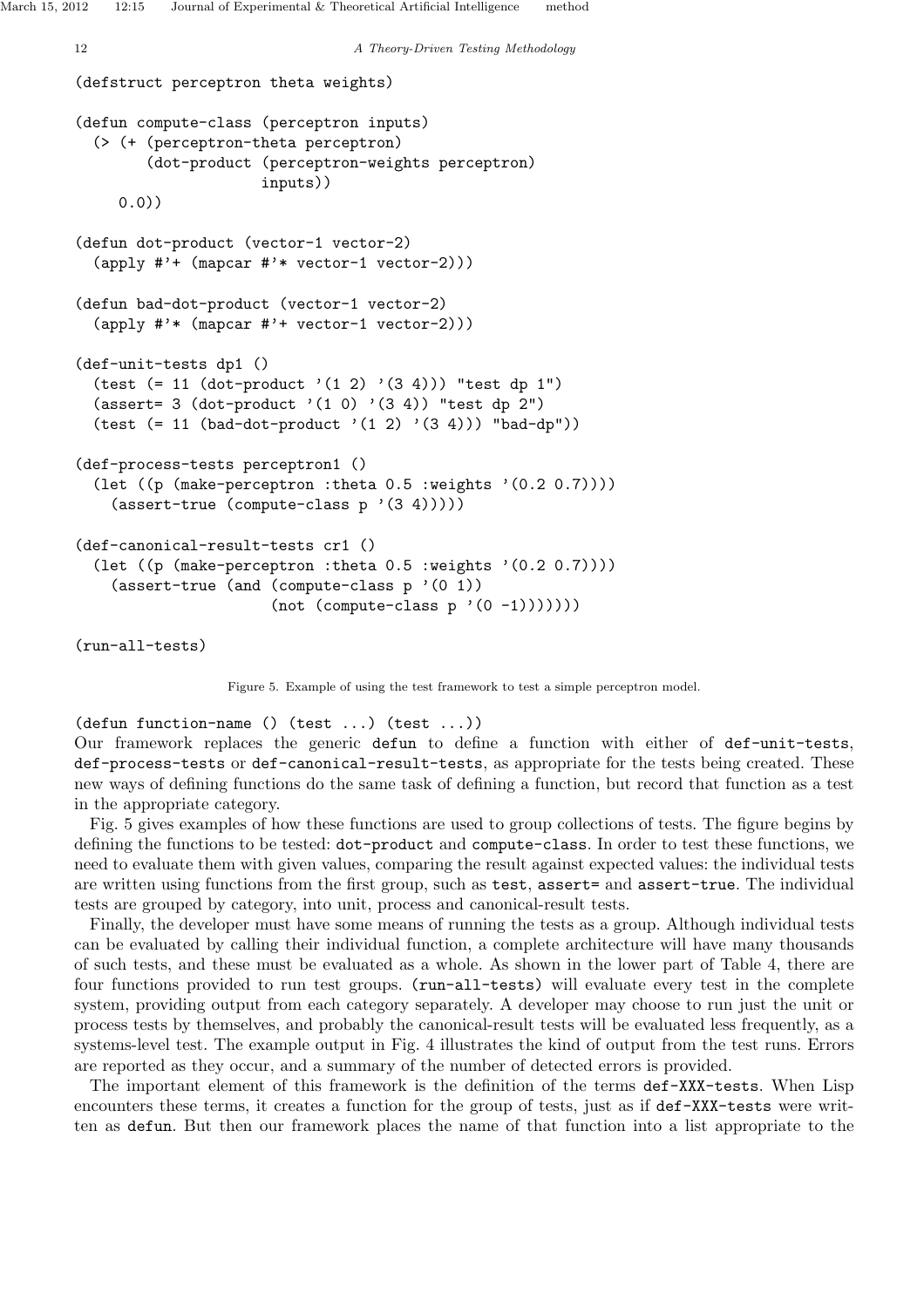XXX in the definition. The functions which run the tests then look at these lists to determine which functions to run. For the developer, it is convenient that only a few functions must be remembered, in order to develop tests within this framework. Also, our framework makes it easy to run any group or all tests at any point of development, encouraging the frequent check of new code against the tests. (The code for this framework is available from the web page referred to in the Appendix; a version suitable for testing software running on the Java Virtual Machine has been implemented as a rubygem, see https://rubygems.org/gems/modellers\_testing\_framework.)

# 5.2 *Further tools*

Considering the scientific architecture as a piece of code means that a variety of code-level analysis and manipulation tools are immediately available to support the development of our architecture. Here, we summarise a few of the more apparently useful tools. Of course, the applicability and ease-of-use of such tools will depend on the programming environment used to develop the architecture.

*Code coverage.* A suite of tests is said to 'cover' a piece of code if that code is executed when the tests are run. The more frequently a piece of code is executed, the more important that code is to the implementation. Development tools often support a means of 'profiling' a piece of code, by reporting back how often and for how long the system executed each method. This profile can be used to analyse the implementation of the architecture, determine which parts of the implementation are most important, and perhaps direct attention at ways to simplify or extend the architecture. For example, Licata et al. (2003) analysed the evolution of feature signatures in two programming languages, and found that tests either had an impact on isolated parts of the implementation, or had an impact on almost every part of the implementation, if they were part of the core processes in the language. Similar analyses with scientific architectures could show which parts of the architecture were important for particular groups of models, perhaps suggesting ways in which the theory could be improved by ignoring or promoting processes in the architecture.

*Test documentation.* One advantage of providing a comprehensive test suite, with a separation into unit, process and canonical-result tests, is that demonstrating the architecture and its models to a user becomes trivial. The tests, being concrete examples of how the architecture functions, document the behaviour of the theory in an example-led manner. Using a suitable tool, we can extract lists of tests and their documentation straight from the source code and provide an easily navigable set of linked pages to demonstrate the architecture's behaviour. This could be provided in the form of a web interface, which may enable the user to locate and select the name of any method or test, view its documentation and, if required, its source code. The programmer can ensure that only the public parts of the code, the parts affecting the theory, appear within the documentation.

*Automated refactoring.* Many development tools, e.g. Eclipse and Netbeans, support automated refactoring tools. These tools are very useful for ensuring that certain kinds of refactoring are applied consistently to an entire program, and their ability to deal with larger more complex changes is growing.

# 6 Methodology in Practice: Developing Mini-Chrest

As an example of our methodology, we will develop mini-Chrest, a simple but effective cognitive architecture based on the more comprehensive CHREST (Gobet, 1998; Gobet et al., 2001). Mini-Chrest includes many of CHREST's basic features, such as its core long-term memory operations and short-term memories; missing are templates and the detailed model of perception, making mini-Chrest reminiscent of CHREST's predecessor, EPAM (Feigenbaum, 1959; Feigenbaum and Simon, 1984). We also create models in mini-Chrest of results from a verbal-learning experiment (Bugelski, 1962) and from a categorisation task (Medin and Smith, 1981). The aim of our example is to show how a version of mini-Chrest created for the first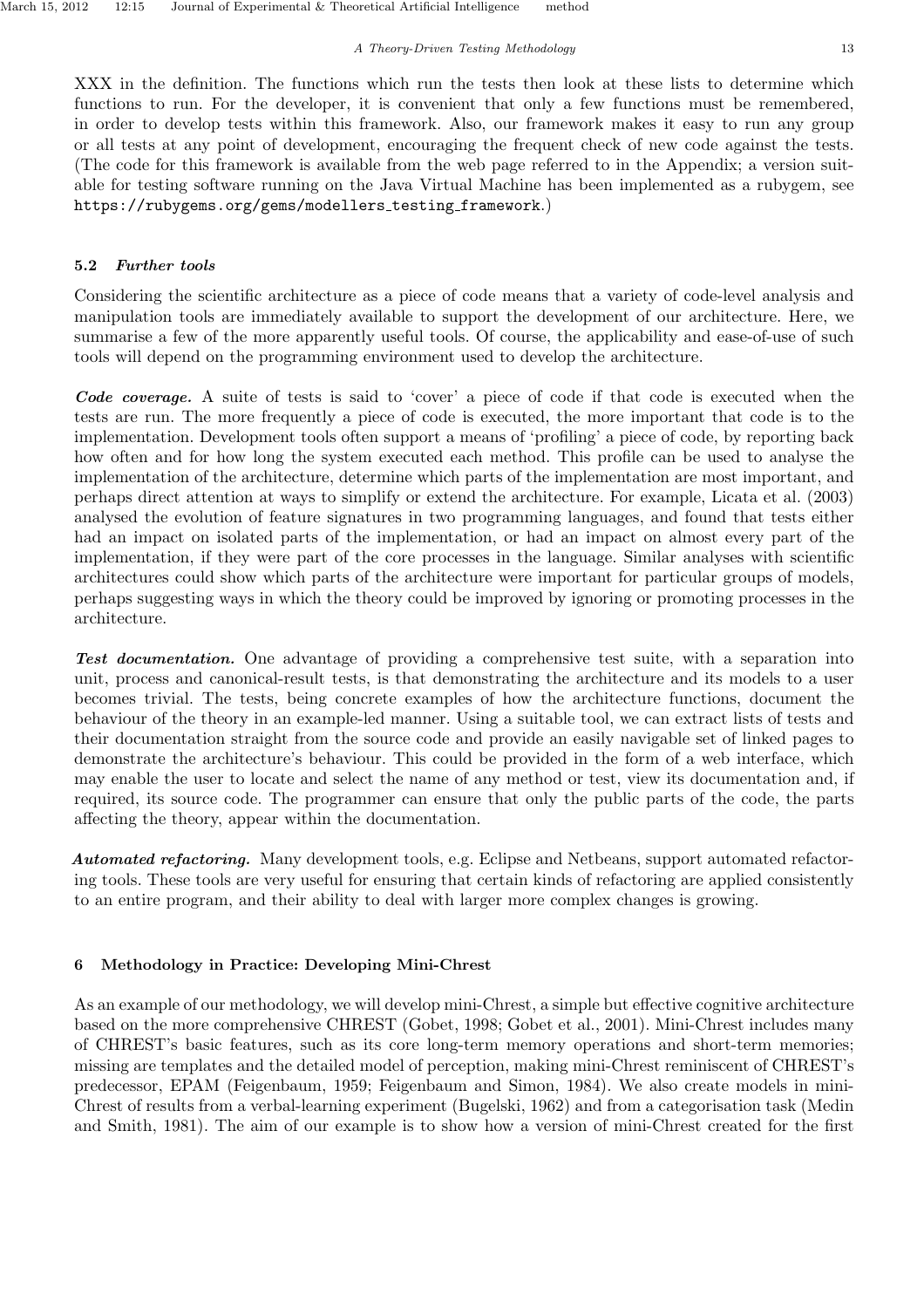

Figure 6. CHREST architecture.

domain can be generalised and extended to accommodate the second domain as well, using our testing framework to retain all the theoretical processes and canonical results along the way.

At the highest level, mini-Chrest is a system for learning patterns which are presented to it in a symbolic format, such as a list of letters making up a word. Mini-Chrest will first locate a chunk within its memory based on the provided pattern; this chunk will typically contain a subset of the information in the presented pattern, and represent the familiar part of the pattern. Much of the machinery behind mini-Chrest is devoted to creating chunks based on the presented patterns, and also to make links between chunks in memory.

We trace the development of mini-Chrest through three distinct versions:

- (i) An implementation of the long-term memory mechanisms to learn and recognise patterns. This version supports the construction of models of verbal-learning.
- (ii) A rewrite (refactoring) of version 1.0, abstracting out the verbal-learning pattern so that the architecture can be used on different types of data. This includes separate short-term memories for visual and verbal information.
- (iii) A further extension to include cross-modal links between visual patterns and verbal labels. This extension enables mini-Chrest to be used to model categorisation data.

The final version of mini-Chrest is quite powerful, and can form the basis of models in a number of different domains. By using the testing framework, we ensure that the empirical evidence and our understanding of the core processes is retained throughout the lifetime of the architecture. Mini-Chrest also forms a good introduction to the more comprehensive CHREST architecture.

# 6.1 *Verbal-learning model – Version 1.0*

The original memory experiments which led to the development of EPAM, the precursor of CHREST, involved the memorisation of sequences of three-letter 'words'. Observations of how humans learned such sequences produced descriptive laws explaining these observations. For example, Bugelski (1962) explored the time required to learn lists of nonsense syllables. He required experimental participants to learn lists, such as:

 $\langle$ D A G  $>$   $\langle$ B I F $>$   $\langle$ Q O F $>$  ...

Each list was repeated a number of times, and the amount of time each item was shown would be varied. Bugelski demonstrated that a constant time per syllable was required by the human learners. Feigenbaum and Simon (1962, 1984) showed that their EPAM model provided an explanation for this descriptive law (Simon, 2000). We now use our methodology to create a model of this experiment.

We begin by considering what the desired input and output to the model should be. As in the original experiment, we use lists of three letters as our input data: e.g. <B I F>. To test the model's recall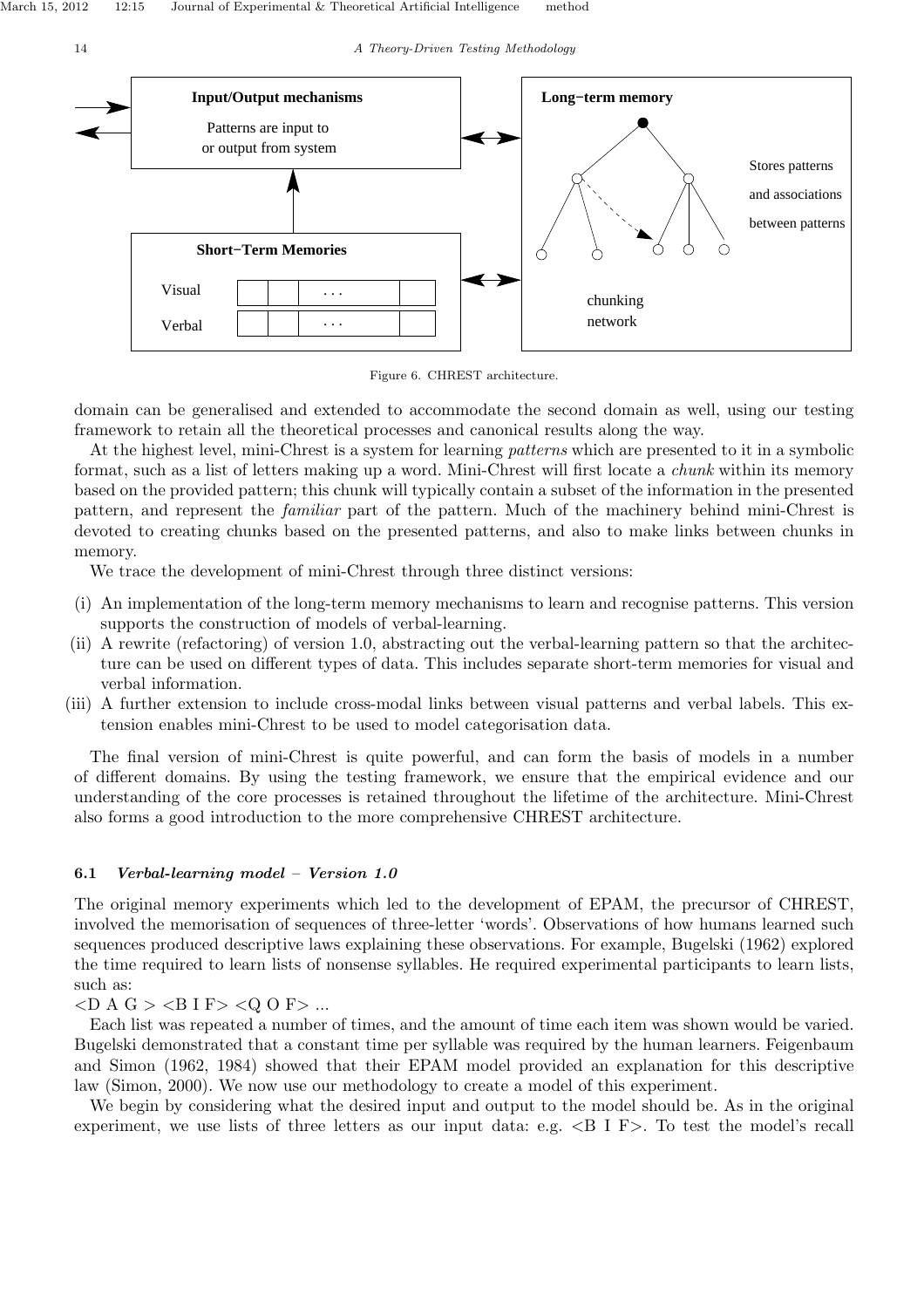

Figure 7. The two learning mechanisms within mini-Chrest. (a) Shows the initial state of the network. (b) Shows one step of familiarisation. (c) Shows the result of discriminating a new pattern.

performance, we will ask it to output a list of letters given some input: if the model 'knows' the input, it should be able to recall the input correctly; if not, the model will recall some partial information, or even perhaps get something wrong. Our basic model should have the following two processes:

- (i) recognise: given an input word, return the information accessed in memory by this input.
- (ii) recognise and learn: given an input word, sort it through the memory, and then modify memory so as to improve the amount of the input which will be recalled in future.

6.1.1 **Memory structure.** The experiment is designed to probe how long-term memory is constructed, because the lists are too long to be held in short-term memory (the architecture does not have a shortterm memory yet, but when it gets one, the memory will be limited to a small number of items). Hence, modelling this experiment requires a theory of long-term memory. The theory is that the input patterns, the nonsense words, are held in the nodes of a discrimination network. Each node in the network will hold the partial or complete information of a single pattern. There are two key learning operations which affect the state of the network. Familiarisation extends the information (known as the image) held at the node. Familiarisation occurs when a node is retrieved and its image is found to match the pattern being sorted; a new part of the sorted pattern is added to the image. Discrimination extends the network by adding a new test and node to the network. Discrimination occurs when a node is retrieved and its image mis-matches the pattern being sorted; a new test is added below the retrieved node. The two learning operations are complementary: familiarisation improves the amount of information recalled about a given pattern, and discrimination increases the *number* of different patterns which can be identified. Fig. 7 illustrates these two learning operations.

The aim of Bugelski's experiment was to probe the amount of time it required for a learner to acquire each word. In order to give our model a sense of time, we need to indicate how long each process in the system will take. For simplicity in mini-Chrest, we only provide timings for the familiarisation operation (2 seconds) and the discrimination operation (10 seconds). These timings constrain the rate of learning, as further learning cannot take place until the previous operation has completed. The complete CHREST architecture provides timings for further processes, such as the time to sort a pattern through the discrimination network. These timings act as *parameters* in our theory, and may be modified. There is a methodological point here, about the danger of tuning parameters to fit specific experiments; as Simon (2000) explains, the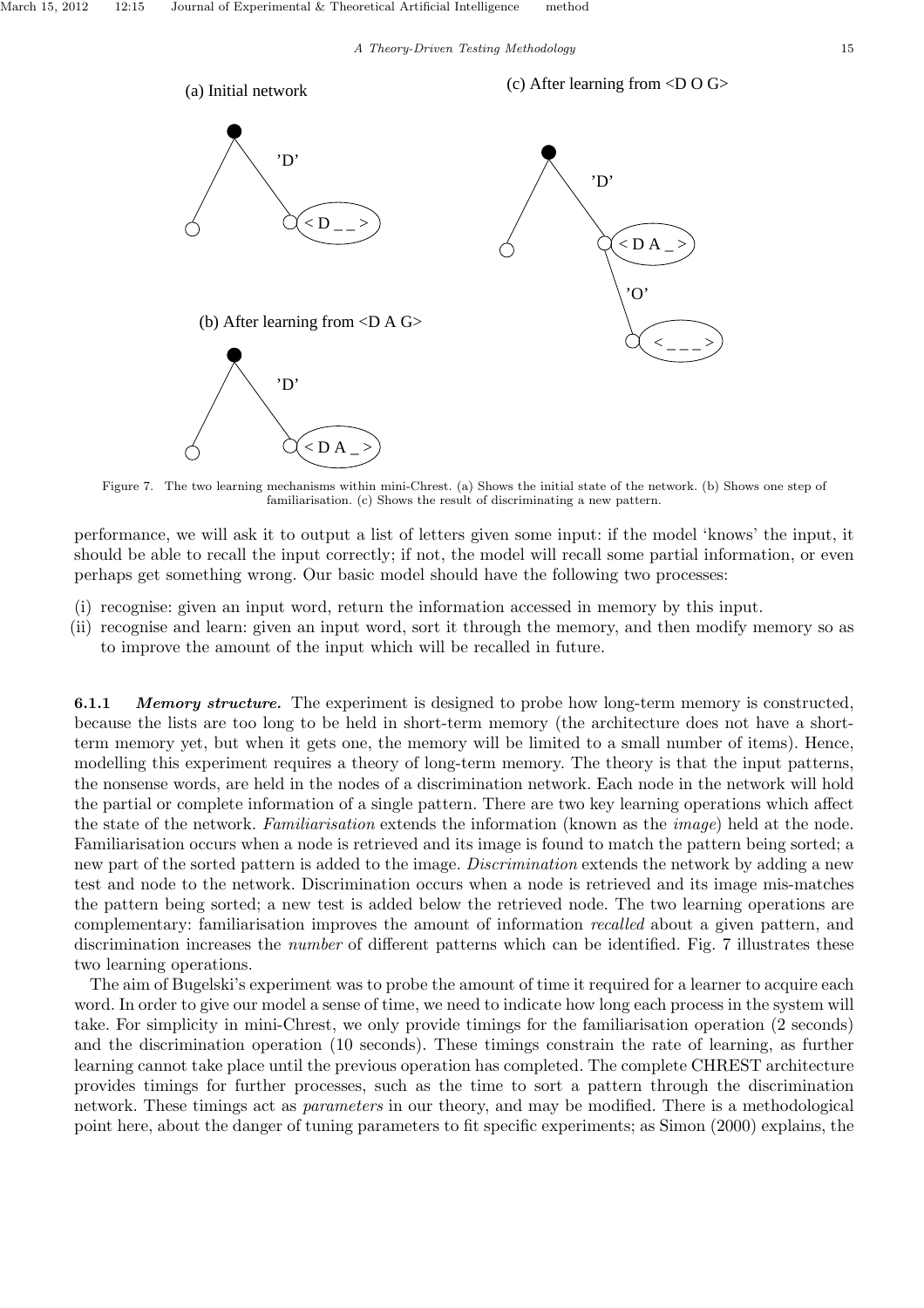- (i) Let the current node be the root node
- (ii) Let the potential children be the children of the current node
- (iii) If the list of potential children is empty: return the current node
- (iv) If the input pattern matches the link test of the first potential child:
	- a) Let the current node be the link child of the first potential child
		- b) Continue from step 2.
- (v) Remove the first potential child from the list of potential children.
- (vi) Continue from step 3.

Figure 8. The steps within the *recognise* process, used within mini-Chrest to find a chunk matching the input pattern.

parameters used in EPAM to model Bugelski's data were obtained from prior experiments with EPAM, and not specially tuned to the new experiment. This fixing of parameters in one experiment to act as constants in the next is one of the chief benefits of using many sets of experimental data to constrain the development of a general architecture and its later models (Gobet and Ritter, 2000) (cf. discussion in Section 4.1 on parameter fitting).

6.1.2 *Implementation.* The implementation is divided into three parts: the representation and use of the patterns, the representation and use of the long-term memory, and the representation and use of the complete system.

*Patterns.* We shall use the same internal and external representation for the data: a simple list of symbols '(B I F). We can use Lisp's functions for testing equality of lists to check if two patterns are the same. The learning processes for deciding whether to familiarise or discriminate require the model to test if one pattern 'matches' a second pattern: for example '(B I) will match '(B I F) because it is a presequence of the second pattern. We need to implement a function matching-patterns-p to make this comparison; see Appendix A.1.1.

*Long-term memory.* The memory, as explained above, is arranged as a network of nodes. Our data structure for a node will be a simple structure, with three fields: contents, a record of the tests required to reach this node; image, the information stored at this node; and the children, an ordered list of links following from this node. Each link is again a structure with two fields: a test, which the pattern must satisfy to follow this link; and a child node, which is reached by following this link.

The long-term memory is modified by adding information to the image of a node, through the familiarise operation, and by adding a new child link to a node, through the discriminate operation.

*System.* The mini-Chrest system is represented as a structure, holding a reference to its internal longterm memory, as well as other information, such as its internal clock and values for the timing parameters. Operations on the system define the external interface, used by modellers to develop models using mini-Chrest. The key operations are recognise and recognise-and-learn. We give a summary of their operation here.

The recognise process requires an individual model to sort the provided input pattern through the memory, beginning from the root node. The process is shown in Fig. 8.

(In an experiment, the image of the returned node should be used to measure the amount of detail recalled, and an extra function recall-pattern is provided in the architecture for this purpose.)

The *recognise and learn* process requires the model first to sort the provided input pattern through memory, using the above process. Then the returned node will be modified. If the image of the node retrieved matches the input pattern, then familiarisation will occur, calling familiarise on the retrieved node. If the image of the node does not match, or if the retrieved node is the root node, then discrimination will occur, calling discriminate on the retrieved node.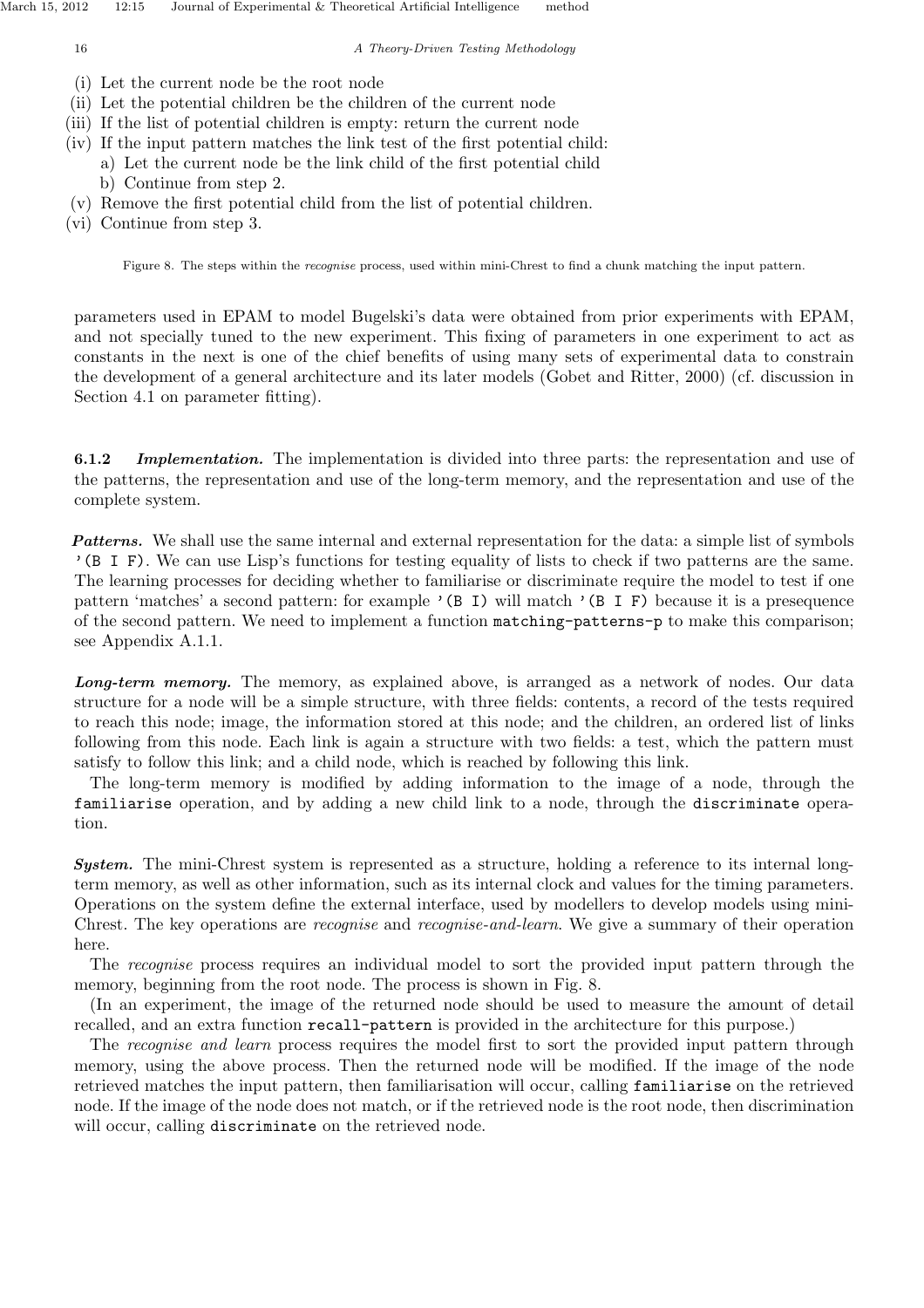6.1.3 *Tests.* The tests must check the operation of code in all three areas of the implementation. These tests are divided into the prescribed three groups: unit tests determine whether the code is implemented correctly; process tests determine whether the code supports all the key processes of the target theory; and canonical-result tests determine whether the complete set of code meets the desired target behaviour.

**Patterns.** There are three things that occur with patterns: they are created, they can be compared for equality, and they can be compared to see if they match. Of these three, only the last required us to produce new code, so this last process must be tested. Although we rely on the correct functioning of the underlying implementation language, it can be helpful to provide tests for basic operations like equality, to provide a concrete example of the operation. We don't do this for the unit tests, as these are implementation details, but would do so for key processes, no matter how trivial the code.

The first question we must ask is: what kind of test do we want? Is this operation, to check if two patterns match, a canonical result or a key process in our theory? In this case, we would argue neither, as the matching operation is not part of the theory's description. So we create unit tests to check the functioning of this method. Appendix A.1.1 gives the source code and tests for this function. Notice how the tests check some boundary conditions of the function, meaning empty patterns, and also make sure both possible values (true or false) are returned. Also notice that the tests would not need changing if we changed the way the function was implemented; the tests capture the intention of the function, how it is specified to work.

*Long-term memory.* There are only two operations which can affect the long-term memory, and these are the core learning processes: familiarise and discriminate. To test these mechanisms we need to create a sample node and check that its image responds appropriately to the familiarise function and that a new child is created appropriately for a discriminate function. These tests are core to the theory, and so are defined as *process* tests. The language used in the tests is at a high level, appropriate to the theory:

```
(assert-null (node-image node))
(familiarise node '(B I F))
(assert-equalp '(B) (node-image node))
```
These lines check that the node's image is empty, call the function to familiarise a node with a pattern, and then check that the image of the node is now of the expected value. The abstract structure of this test is clearly derived from the theory's requirements of the familiarisation function, and we would expect a similar test to appear in *any* implementation of the theory. The full source code and tests for the long-term memory can be found in Appendix A.1.2.

An aside on the kinds of values we use for testing. It is important to remember that these functions will only be called under appropriate circumstances, and we only need to test the functions under these circumstances. For example, the familiarise function is only called by the recognise-and-learn function when the input pattern matches the node's image: this precondition is checked by the assert statement in the function's definition. However, we do not need to test for this condition, as it will only occur if the code calling familiarise did so incorrectly.

**System.** The complete model has two main functions: *recognise* and *recognise-and-learn*. We need to test both of these functions. One of the problems with testing a function like *recognise* is that we need an example model on which to test it; this example model must be constructed by hand in the test. Although this process can be tedious initially, the benefits for automated testing once it has been constructed are great, as should become apparent as we further extend the model's implementation. Appendix A.1.3 contains the tests for recognise-pattern. These tests check that a sample model returns the correct node given different patterns to sort. The tests for recognise-and-learn use the function to build up a model for some given patterns, and then test that the expected pattern is recalled. Additional tests are used to confirm that the internal clock is updated during learning, and also that updates are only permitted when the model is free.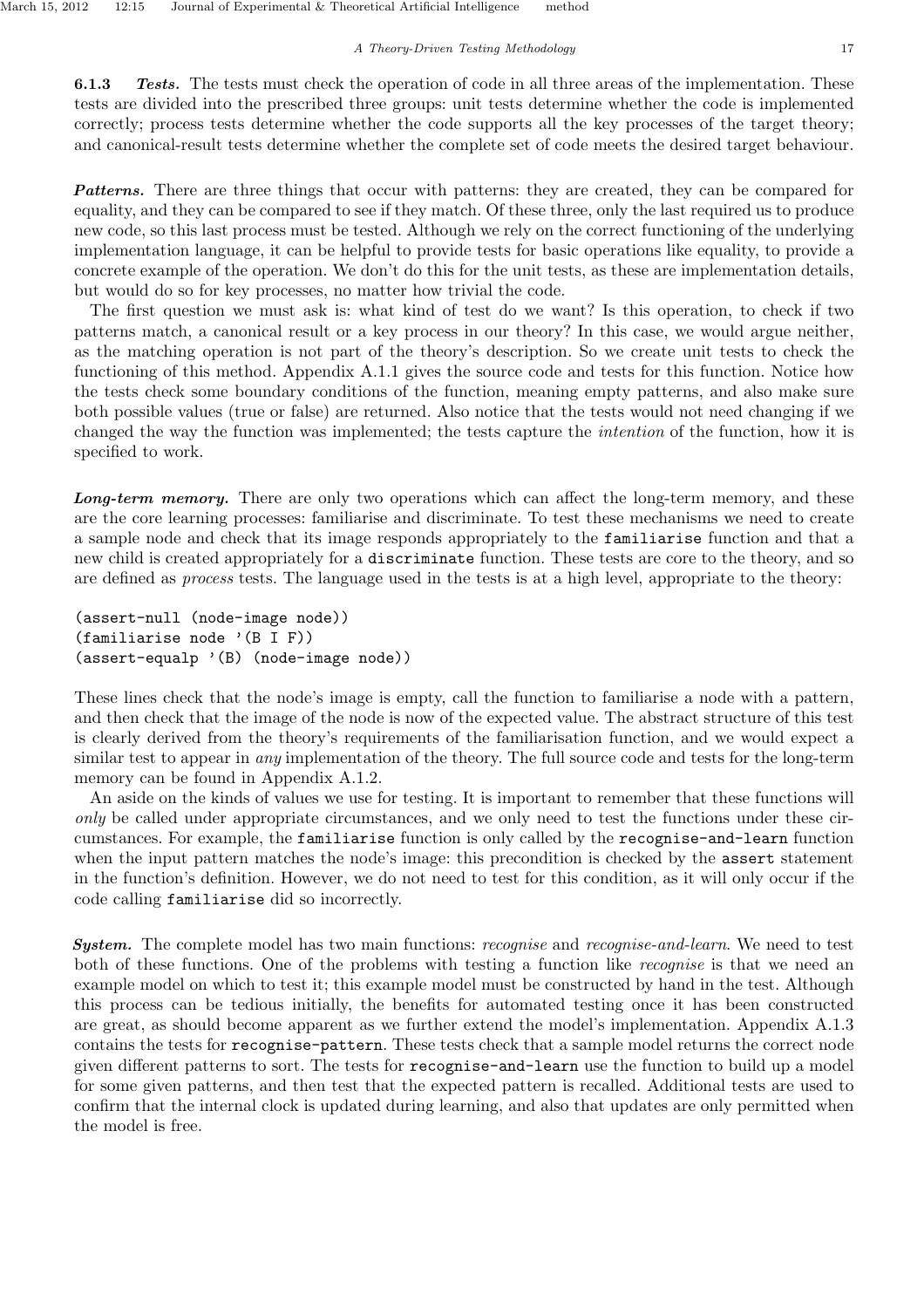

Figure 9. Plot of number of training cycles against presentation time.

*Canonical result.* Bugelski (1962) showed that the total time required to learn a paired-associate list is not affected by presentation rate, which is the amount of time each word is visible before the next one appears. Another way of stating this result is that the number of times the list must be repeated before it is completely learned is inversely proportional to the amount of time each item is presented for.

We will not precisely replicate this experiment here, as it requires participants to predict the next stimulus in the list, and the ability to form associations is only added to mini-Chrest in version 3.0. Instead, our criterion of success will be that every stimulus is completely learned by the model: when asked to recall the stimulus, it will return the complete stimulus. We will count the number of cycles to reach the success condition, and see how the number of cycles varies with the presentation time of each item.

We trained mini-Chrest using the list of nonsense words:

(D A G) (B I F) (G I H) (J A L) (M I Q) (P E L) (S U J)

Mini-Chrest was shown each word in the list, asked to learn it, and, at the end of the cycle, was checked whether it knew every word in the list correctly. If not, mini-Chrest was trained again through another cycle. The presentation time for each item was varied, from 500ms to 2400ms in 20 steps of 100ms. Fig. 9 shows a plot of the number of training cycles against the presentation time. The correlation between these two values is -0.927.

This highly negative correlation supports Bugelski's results, and so mini-Chrest provides a model of these data. We now capture this result and conclusion in a test:

```
(def-canonical-result-tests constant-learning-rate ()
  (assert-true
    ((compute-pearson-correlation-coefficient
       (do-bugelski 500 100 20
                    '((D A G) (B I F) (G I H) (J A L)
                      (M I Q) (P E L) (S U J))))
```

```
-0.9))
```
This demonstrates the typical pattern for an empirical test:

(i) The experiment must be run on the model, or series of models. In this case, the function do-bugelski uses the list of items for the input, and indicators of the number of experiments to perform (20), what presentation time to begin with (500ms) and the amount to increase the time by between experiments (100ms).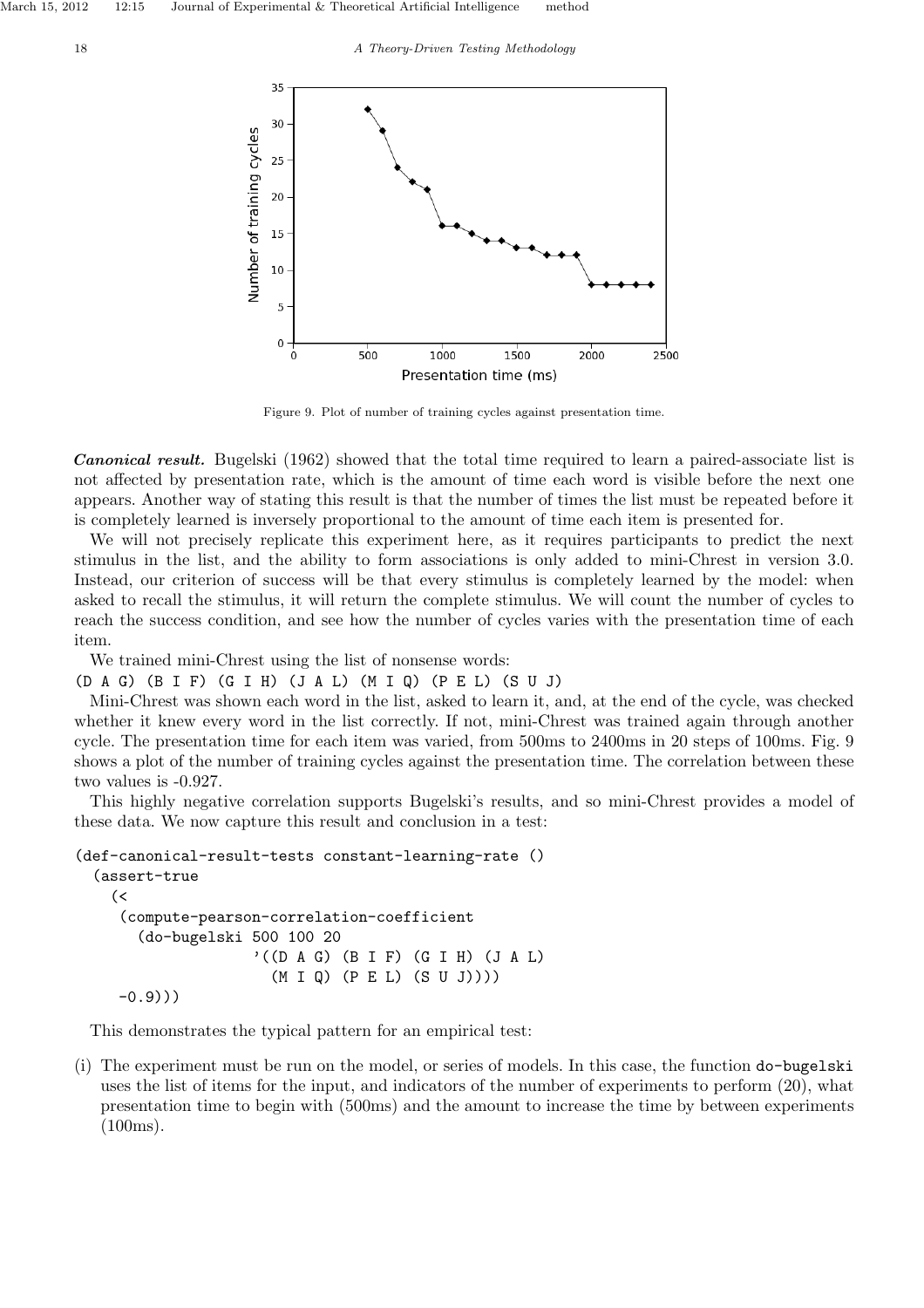(iii) Finally, the computed quantity is compared against a target value. The test passes if the computed quantity is at least as good as the target value.

In real settings, the statistical calculation may also compare the model's performance directly with some human data. These calculations will be decided upon and judged by the experimenter, not the architecture. Once the experimenter has determined the best way of calculating the performance of their model, and so confirming that it is a model of the data, these calculations and quantitative check can be converted into an automated test, which can then be run as a single function, a canonical result.

# 6.2 *General architecture – Version 2.0*

The main aim in moving to Version 2.0 is the desire to support more than one type of pattern; we want our architecture to support models in domains other than verbal learning. To implement this, we have three separate aims. First, we want to extend the nature of a 'pattern'. In particular, patterns may be visual or verbal data, and may come from different domains, so contain different kinds of features. Second, we want the modality of the pattern, whether it is visual or verbal, to be identified. Third, we require a short-term memory system which can store pointers to nodes in long-term memory; a different short-term memory will be provided for each input modality.

The most important part of this process is the arrangement for the different pattern types. As every pattern must have the same set of methods, we will adopt an object-based strategy, with each pattern type being a subclass of one of the basic visual-pattern or verbal-pattern classes; this division meets the second aim. We now need to locate in our existing implementation every function which relates to the patterns, and turn that function into a generic name. The details of this are not important, but the final result for the verbal patterns is contained in Appendix A.2.1.<sup>1</sup>

The result of generalising the pattern type is that the long-term memory and model functions now call generic operations, applicable to many pattern types. For example, whereas with Version 1.0 equality of patterns could be checked using the built-in equalp function, now equality of patterns is checked using the generic equal-patterns-p method. Also, because the model could be trained on any type of pattern, a special pattern type has been created to represent the root node in memory. All of these details belong to the world of programming and implementation. What is important for our theory is that the new version of mini-Chrest passes (almost) the same set of tests as before! The 'almost' is because we now have to use our new pattern classes and associated methods to construct patterns and compare the results in our tests; the same underlying data is used for testing, and the same function names are used at the model level. A comparison of the tests in Appendix A.1.1 and Appendix A.2.1 for the methods matching-patterns-p and familiarise illustrates how the intention of the method (its specification) has not changed, although its syntactic implementation has.

The final aim, the addition of a short-term memory, is easily achieved. We provide a short-term memory structure with two fixed-length queues, one queue for visual patterns and one queue for verbal patterns. When a node is retrieved in the recognise-pattern function, a pointer to that node is placed onto the top of the queue appropriate to the modality of the node's image. We only allow one pointer to each node in the queue, and pointers which drop off the bottom of the queue are forgotten. The addition of the short-term memories introduces two new parameters into the system, the size of each of the memories. These sizes have been explored experimentally (Gobet and Clarkson, 2004), and a value of 3 or 4 is used in most of our work with more extensive CHREST models. New tests are provided in the implementation to confirm the operation of the short-term memory.

Very little had to be done to the part of the code using the architecture to model Bugelski's experiment,

<sup>&</sup>lt;sup>1</sup>For ease of description, we are not discussing all the details here, although this step is the most important and also the most complex of all the transitions to be made to the architecture. In a real cycle of development, it could not be made in isolation. A more plausible development step would be to use the target of the categorisation experiment more directly as a means for generalising the pattern functions. A technique for doing so using tests is Beck's 'Triangulation', see Chapter 3 of Beck (2003).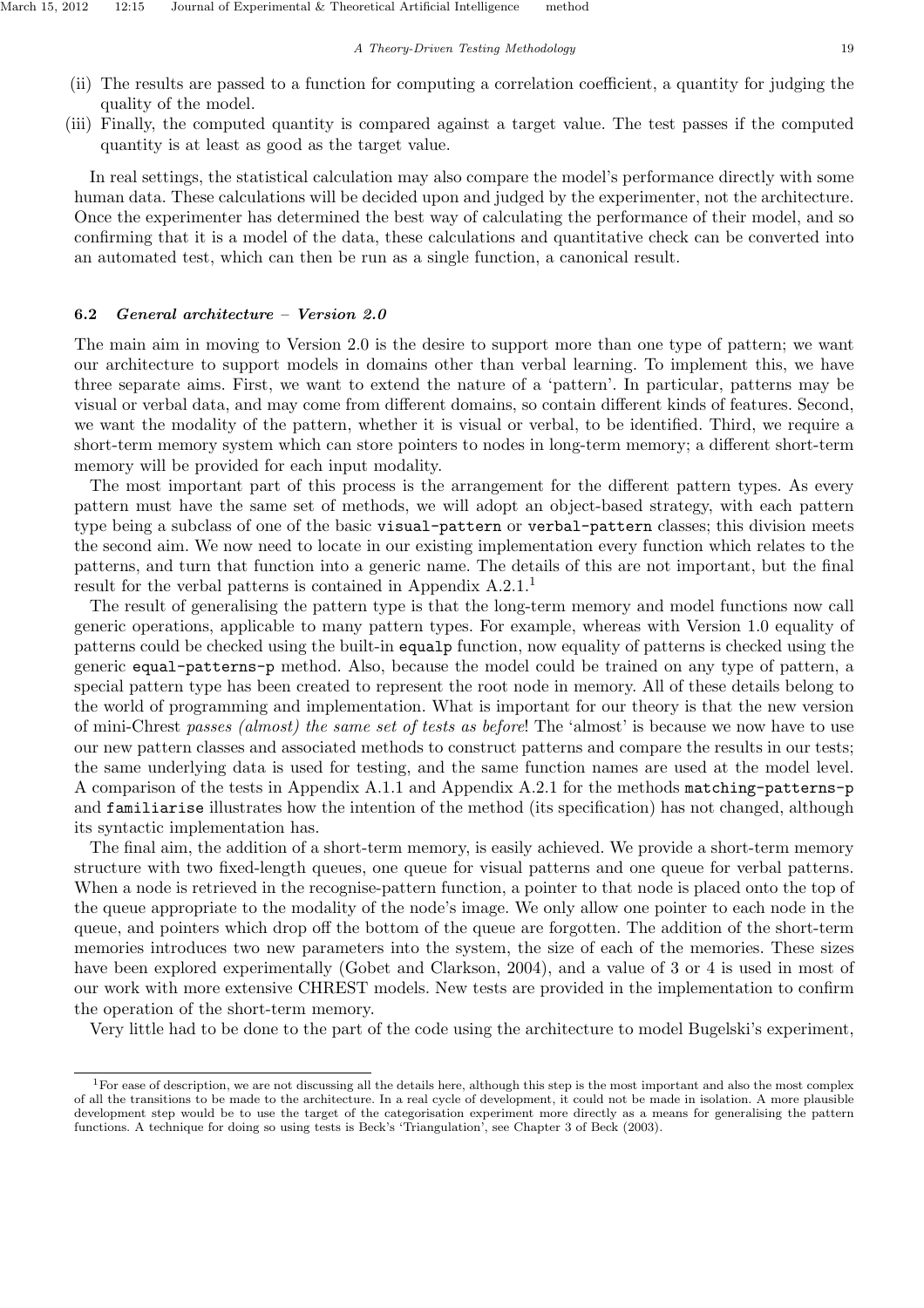





Figure 10. Learning a 'naming link' across two modalities. (1) The visual pattern is sorted through LTM, and a pointer to the node retrieved placed into visual STM. (2) The verbal pattern is sorted through LTM, and a pointer to the node retrieved placed into verbal STM. (3) A 'naming link' is formed between the two nodes at the top of the STMs.

and so to check the empirical evidence for the theory. The changes were two minor, syntactic ones: a conversion of the input patterns to the new object style, and use of the general equality test in the function to check whether the model had finished learning. After these small changes, the test passed, assuring us that even with so many complex changes to the underlying implementation of the architecture, the overall behaviour has not been affected.

# 6.3 *Categorisation model – Version 3.0*

The aim of Version 3.0 of the mini-Chrest architecture is to support the development of models in domains such as categorisation, where a stimulus must be named. A classic example of such a problem is the fivefour task of Medin and Schaffer (1978); Medin and Smith (1981). Our architecture so far supports most of the ingredients for this domain, in particular the ability to learn from more than one input modality and store the retrieved nodes in separate short-term memories. Remaining is just the ability to associate a stimulus in one modality with a response in a second.

6.3.1 *Implementing cross-modal links.* In order to implement cross-modal links, we must extend the definition of a node. We follow the scheme introduced by Gobet (1996) and used by Lane et al. (2003), where each node may support a link to another node in the network. These links are cross-modal links if the source node is a visual pattern and the target node a verbal pattern; such a link enables the verbal name to be retrieved after sorting a visual pattern. The formation of such a link occurs when the two patterns have been sorted and nodes retrieved and placed into their respective short-term memories. A link is then formed between the node at the top of the visual short-term memory, and the node at the top of the verbal short-term memory. Fig. 10 illustrates this mechanism in operation.

6.3.2 *Model of the five-four task.* Smith and Minda (2000) describe a collection of thirty previous experimental results using the five-four structure of Medin and Smith (1981), and analyze a number of mathematical models of behaviour. Although instantiated in different ways, the basic experiment uses the structure illustrated in Table 5. There are four binary attributes: different interpretations for each stimulus are created by varying the meaning of the attributes. Examples of category A are typically those closer to having all four attribute values set, whereas examples of category B are typically those closer to having all four attribute values unset. Example E2 is interesting because it is the only one with two set values which is in category A.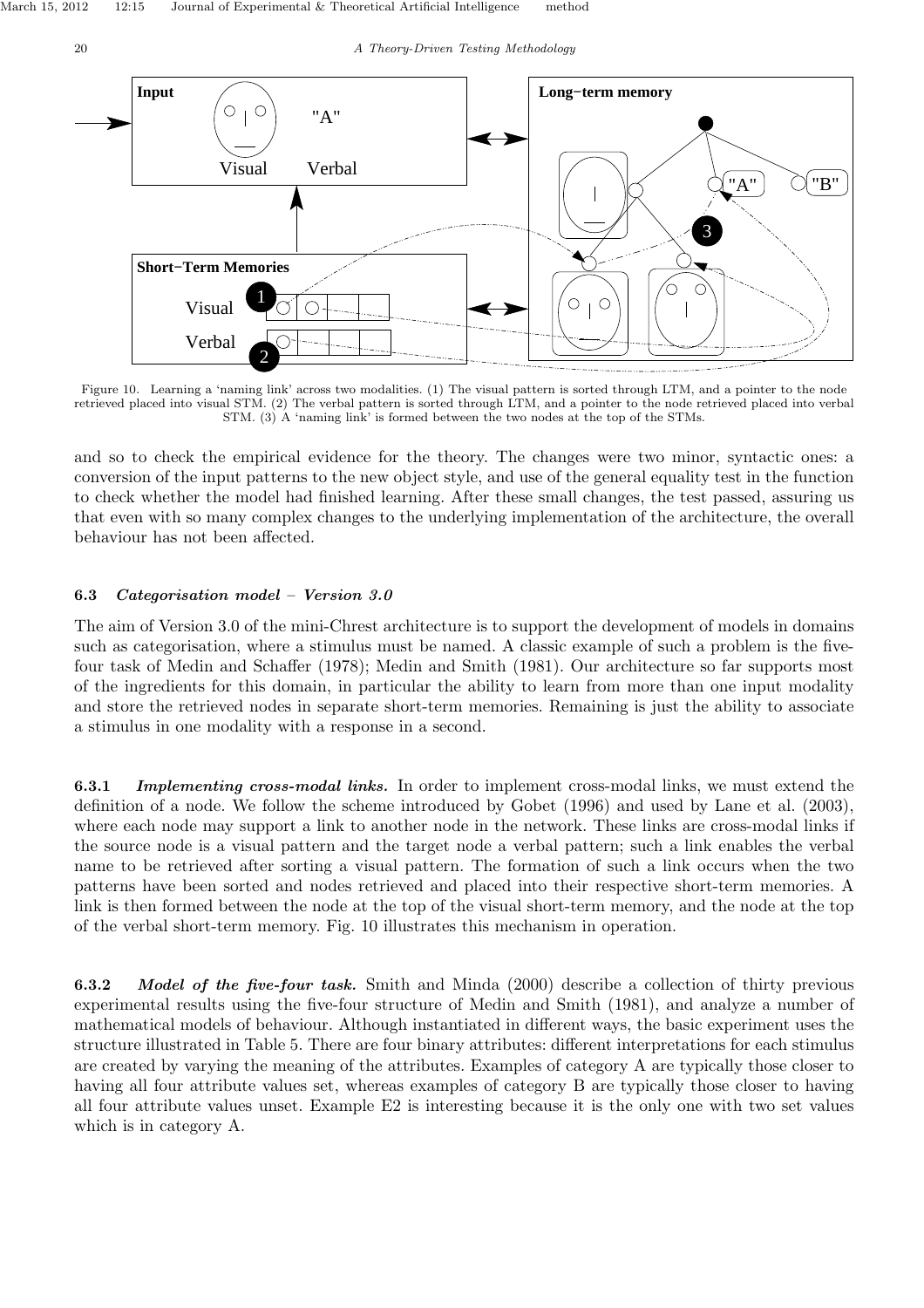|                | Attribute $(A)$ |    |                |          |                | Attribute $(A)$ |          |          |          |
|----------------|-----------------|----|----------------|----------|----------------|-----------------|----------|----------|----------|
| Example        | A0              | A1 | A <sub>2</sub> | A3       | Example        | A0              | A1       | A2       | A3       |
| A examples     |                 |    |                |          | Transfer items |                 |          |          |          |
| E1             |                 |    |                | $\Omega$ | E10            |                 | $\Omega$ | $\Omega$ |          |
| E2             |                 | 0  | 1              | $\theta$ | E11            |                 | $\Omega$ | 0        | 0        |
| E3             |                 | 0  |                | 1        | E12            | 1               |          | 1        |          |
| E4             |                 |    | $\theta$       | 1        | E13            | 0               | 0        | 1        |          |
| E5             | 0               |    |                | 1        | E14            | 0               |          | 0        |          |
| examples<br>В  |                 |    |                |          | E15            | 0               | 0        |          |          |
| E <sub>6</sub> |                 | 1  | $\Omega$       | 0        | E16            | 0               | 1        | 0        | $\Omega$ |
| E7             | 0               | 1  |                | $\theta$ |                |                 |          |          |          |
| E <sub>8</sub> | 0               | 0  | $\theta$       | 1        |                |                 |          |          |          |
| E9             |                 | 0  | $\Omega$       | 0        |                |                 |          |          |          |

A Theory-Driven Testing Methodology 21

Table 5. The five-four structure used in categorisation experiments.

These data can be used to create different kinds of objects, depending on the interpretation given to the attributes. For example, by making A0 eye height, A1 eye separation, A2 nose length, and A3 mouth height, we obtain the face experiment performed by Medin and Smith (1981), and simulated by Gobet et al. (1997). The thirty different experiments discussed by Smith and Minda (2000) used different interpretations of the attributes, and varying instructions for the participants.

For mini-Chrest, our target will be to match the experimental data from one of these different experiments. The experimental data is obtained from a pool of participants. Each participant is shown the examples on the left of Table 5 and told the category of the instance. After becoming familiar with the labelled examples, each participant is shown all sixteen instances in the table, and asked to place each one into category A or B. Across the group of participants, we can obtain the probability that each instance is placed into category A.

The first issue for mini-Chrest's implementation is how to represent the visual and verbal patterns. The categories are represented as verbal labels, using a name-pattern class. The actual instances are presented as visual patterns. We find that the visual patterns can be represented as lists of bits, e.g. instance E1 could be represented as '(1 1 1 0). This pattern is just like the verbal-learning pattern used before. We make a refactoring in the code here to generalise the name of the class used to represent the verbal-learning pattern: instead of vl-pattern, we now use list-pattern. Along with this change, we make the syntactic change to the test and other relevant code to reflect the new name. After this change, we check that all the tests still work, confirming that our refactoring has not broken anything in any part of mini-Chrest's behaviour.

The second issue for mini-Chrest is that the architecture so far has been deterministic; we have no natural way to produce the different results required to model a population of individuals. Following Gobet et al. (1997), we introduce a parameter,  $\rho$ , which is the probability that learning will occur ( $\rho$  will take values in the range 0.0 to 1.0, inclusive). The system at present will always learn a new stimulus if it is not otherwise busy; the addition of  $\rho$  means learning only occurs if mini-Chrest is not busy and if a randomly generated number is smaller than  $\rho$ . For example, if  $\rho$  is at its default value of 0.7, then learning will occur 70% of the time when possible. Setting up the experiment is now relatively trivial. A pool of 100 models is created, all are given the examples on the left of Table 5 to learn from (learning is repeated for ten cycles), and then the responses of the 100 models to all the instances are collated to obtain the probability that each instance is placed into category A.

The code for the experiment is wrapped up as the function do-categorisation-expt, and the canonical-result test checks that the output probabilities from the population of models are correlated with the predicted results:

```
(def-canonical-result-tests categorisation-expt ()
 (assert-true (> (compute-correlation (do-categorisation-expt) AVG)
 0.65)))
```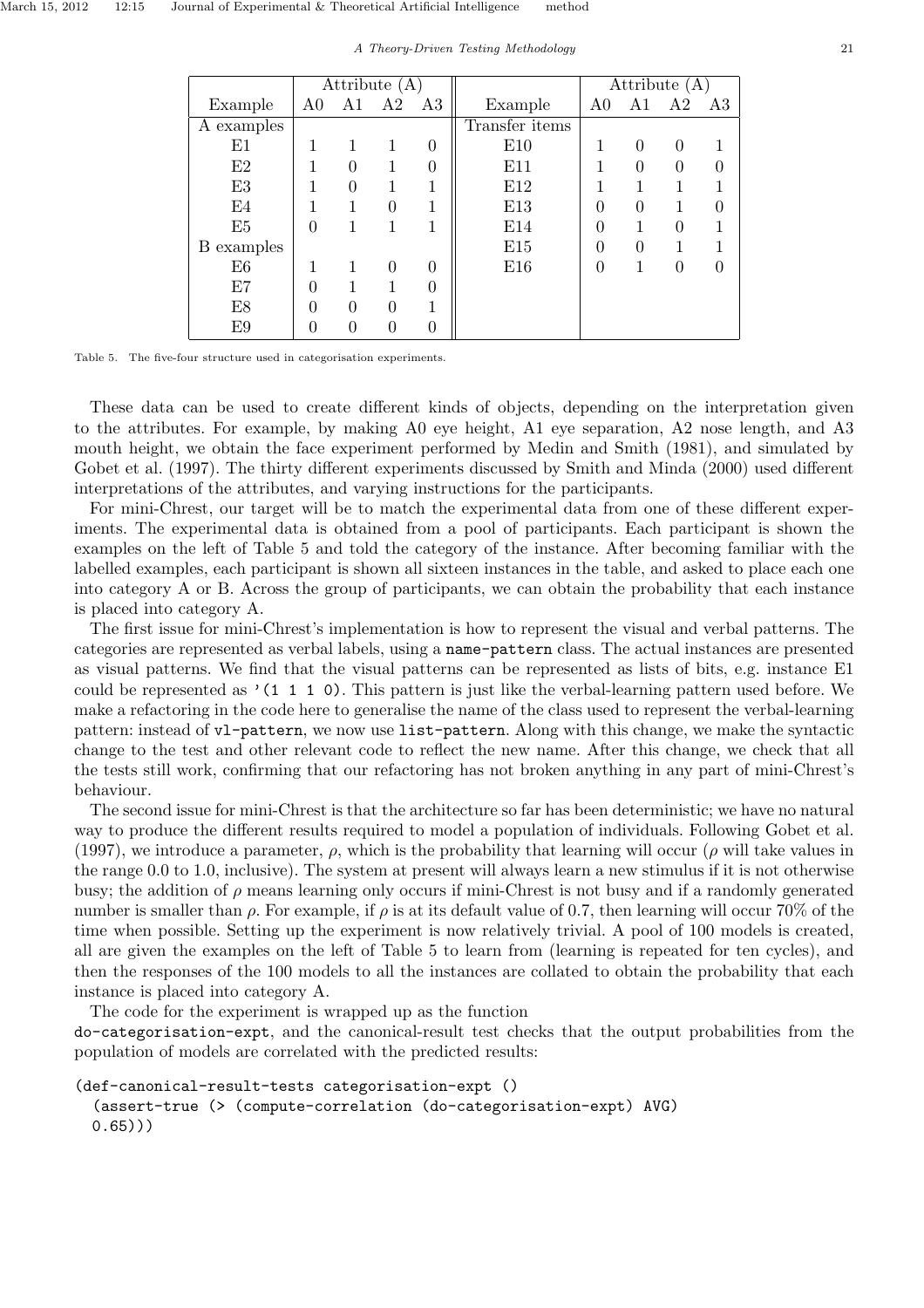Again, we have made some changes to mini-Chrest's operation, with the addition of  $\rho$ . We find that the default value of  $\rho$  still satisfies the canonical result for Bugelski's experiment. However, for the process tests involving learning, the tests assume that the learning operation does occur, and so for these tests we set  $\rho$  to be 1.0, which forces learning to occur – the canonical results all use the same set of parameters to construct instances of mini-Chrest.

6.3.3 *Returning to Bugelski's experiment.* The machinery for learning a cross-modal link can be extended to learn 'sequence' links, that is a link between a stimulus and a response in the same input modality, where the response is presented after the stimulus. The extension is to form such a link between the top two items of the short-term memory for one modality. With this extension, mini-Chrest supports better models of the verbal-learning experiments, and can properly replicate Bugelski's experimental format. With this example, we see the benefit of having a cognitive architecture from which to develop our models, as each model can draw on the lessons learned from the other domains.

# 6.4 *Summary*

In this section, we have presented an illustrative development of mini-Chrest. The development proceeded incrementally, beginning with a simple model of the verbal-learning task, and ending with a generic architecture, capable of managing multiple kinds of visual and verbal patterns. This last version required some extensive rewriting and refactoring when compared with the first version: first the patterns were turned into a class-based representation, and then the names of the patterns were changed to reflect the more generic sets of patterns. All these changes were made to the code, using the tests created for the first version as a safety-net. Everytime anything was changed, the code was checked against these tests. The importance of the tests is to demonstate that the empirical support and conceptual understanding of version 1.0 has been retained in version 3.0.

In the final version, we have 101 tests, as shown in the following output:

\* (run-all-tests) Running Unit tests: ...................................... ............................... === DONE: There were 0 errors in 69 tests Running Process tests: .............................. === DONE: There were 0 errors in 30 tests Running Canonical results: .. === DONE: There were 0 errors in 2 tests NIL

The 2 canonical results confirm that mini-Chrest obtains the target results in both the Bugelski experiment and the categorisation experiment. The 30 process tests check the key processes within the architecture, and the 69 unit tests check the lower-level implementation details. The final system has about 670 lines of code, with 400 of these representing the tests (including the descriptions of the models).

# 7 Discussion

This article has proposed that an agile development methodology with a three-layer scientific test harness makes an effective methodology for developing scientific software, as it couples the theory with its implementation. All changes in the theory must be reflected in the implementation, and changes in later versions with previous behaviour will be identified by the tests. A (weak) case can be made for the value of tests simply as a software-development methodology:

'No studies have categorically demonstrated the difference between [test-driven development] and any of the many alternatives in quality, productivity, or fun. However, the anecdotal evidence is overwhelming, and the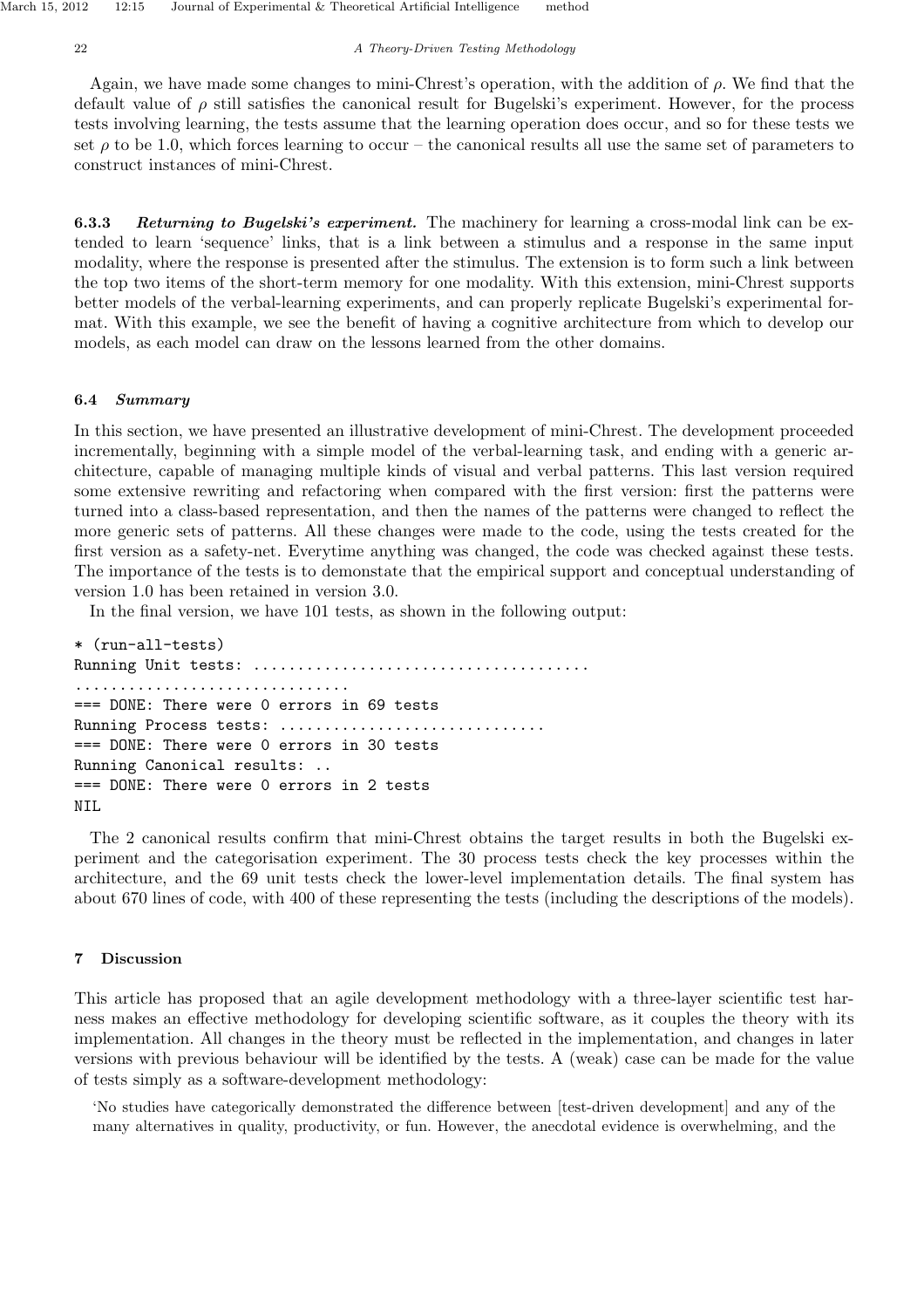A stronger case can be made for the value of test-driven development in linking the processes within the code with the functional descriptions contained in the tests. This is important in maintaining the link between our scientific theory and general understanding of the system with the actual code implementing that understanding within the architecture and its component models. This link makes our methodology a potential solution to some criticisms and issues that have arisen specifically in the development of symbolic cognitive architectures. In this discussion, we suggest ways in which our proposed methodology can support or be adapted into a more general-purpose methodology for computational modelling.

# 7.1 *Reproducible and comprehensible theories*

One of the advantages of providing tests for code is that every process within the system becomes associated with a concrete example of what that process is meant to do; the test captures the intention of the code, and the code captures the process. A user of the system can use the tests to understand the intent behind each part of the code without necessarily understanding the mechanism. For example, in Appendix A.1.1 some Lisp code is provided to implement a function matching-pattern-p. Understanding this requires the reader to know Lisp, understand functions like car and cond, and appreciate the idea of recursion. But looking at the tests for this function, the reader can quickly see what kinds of patterns are supposed to match, and, as the test can be verified to run, the reader can confirm that the code does do what it is intended to do. An adventurous reader could even try new examples, to clarify their own understanding against the architecture's. We suggest that providing a complete set of tests with our scientific architectures, particularly divided into groups to highlight the important processes of the system, will go a long way to addressing the recurring complaint of computational implementations that the theory cannot be understood from the code.

A related issue, which the tests help to solve, is that scientific results should be replicable by another scientist. In large cognitive architectures such as Soar, this may be practically difficult (recreating 50,000 lines of code is a long task), but in principle we would like to support such an endeavour. Cooper and Shallice (1995) discuss some difficulties in replicating the behaviour of Soar from its verbal descriptions. A similar problem arises in large-scale software projects, such as when developing alternative implementations of programming languages. A case in point is the development of jruby, an alternative implementation of the ruby language for the Java Virtual Machine. In response to such efforts, a comprehensive test suite for the ruby language has been created, and jruby's success as a replication of ruby is judged based on its ability to match that test suite. (A further behavioural test for jruby was its ability to run the important ruby application, which is rails.) Well documented tests make good specifications of complex software projects, and scientific software would similarly benefit.

The use of our scientific-testing framework would support a scientist creating a new version of a given architecture. The process and canonical-result tests provide the target tests for the new implementation, and, once passed, a new implementation can be claimed to satisfy all the concrete demands of the previous architecture. By separating out unit and process tests, we clearly identify those behaviours in our implementation which are critical to the theory, and those which are merely part of the coding, an important issue raised by Cooper and Shallice (1995). For example, Appendix A.1.1 provides unit tests for matching-pattern-p, so this part of the code is an implementation detail; Appendix A.1.2 provides process tests for familiarise, so this part of the code is critical to the theory. Such uses of the testing framework have been invaluable in transforming a Lisp implementation of CHREST into a Java version, jChrest.

# 7.2 *Comparing and creating theories*

The testing methodology is not simply a way to write robust programs, but can also help drive scientific understanding forward by supporting quantitative comparisons of different theories. The high-level behaviour captured in our canonical-result tests are in the right form for supporting optimisation of our models and providing comparison between architectures. A published set of canonical-result tests would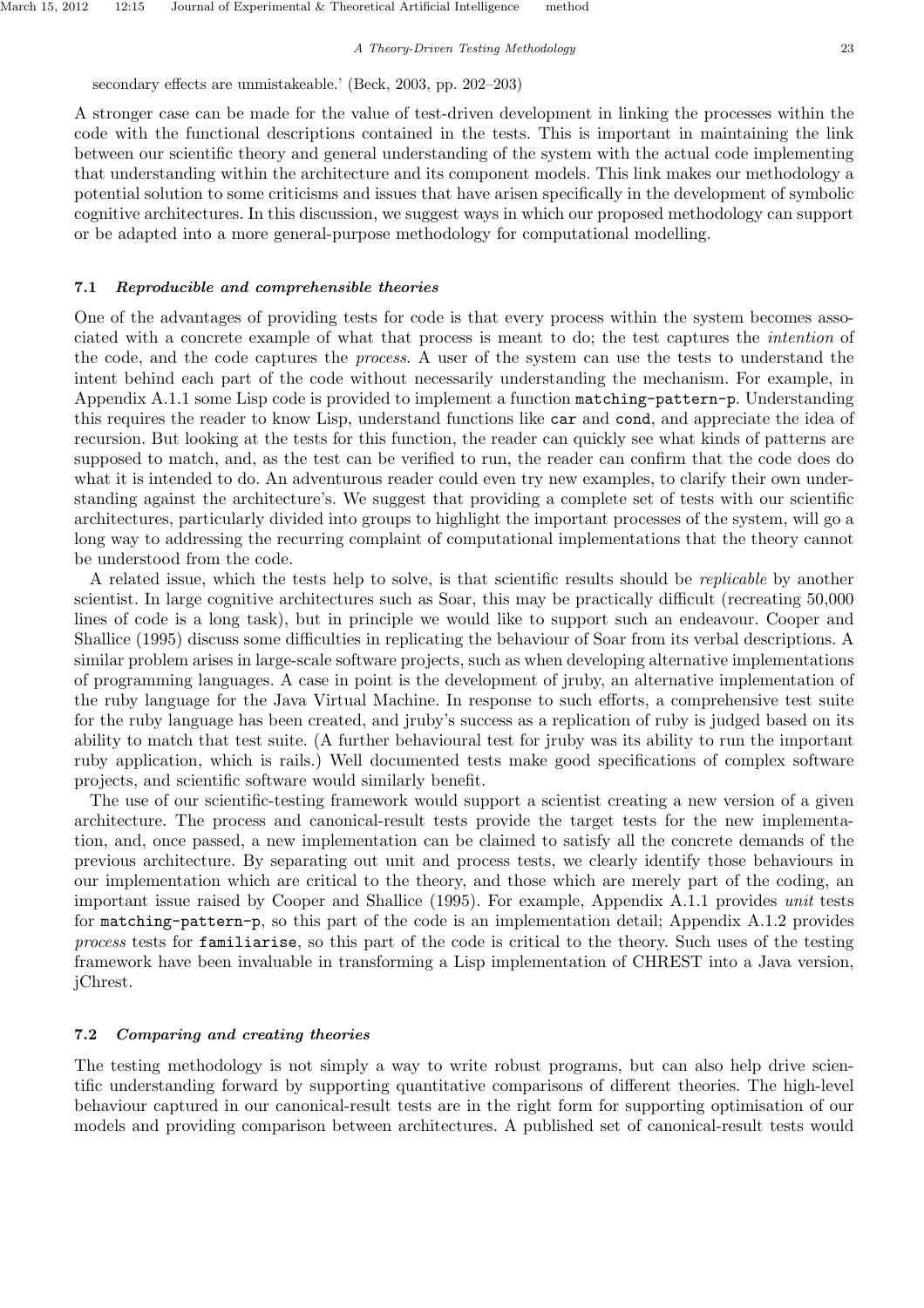form a target for modellers using other architectures who aim to construct alternative models for the same phenomena. As the need for empirical comparisons is more widely recognised (Biegon, 2006; Cragin et al., 2010), such published sets of data have become increasingly common, e.g. in life sciences there is GenBank (http://www.ncbi.nlm.nih.gov/genbank/), and Myung and Pitt (2010) have recently started a similar site for psychology. We anticipate the role of such repositories in comparing implemented theories will become increasingly important, and that our proposed definition of a canonical-result could be used to provide a common structure to published datasets, perhaps as a form of meta-data.

When discussing the canonical results, we argued that the basic test is independent of any particular model or architecture. Each canonical result is a test which can be applied to different models, developed in the same or different architectures. For example, the five-four task has been used in a large number of experimental studies, and these data can be used to compare models from different theories (Gluck et al., 2001; Smith and Minda, 2000). We can exploit these tests in a formal methodology for comparing architectures using a specially adapted optimisation technique (Lane and Gobet, 2005a,b, 2007). The idea is to generate the best models possible with parameters which fit across all the provided sets of data. Then, these best models from each contending theory are compared, to see which theory's models do best on which sets of empirical data.

Theory-independent tests are also important in efforts to automatically generate models or theories. In unrelated work, Frias-Martinez and Gobet (2007) have shown how genetic programming can be used to generate theories, judging the quality of each theory by how well its models fit a standard set of experimental data. These experimental data, in the terminology of this article, would form the set of canonical results for the developed theories. A related idea, which may be applicable to architectures such as ACT-R (Anderson et al., 2004), would be for the genetic program to construct alternative models within a single architecture, attempting to optimise their fit to a set of canonical results. Gluck and Pew (2005) report on the variations found when different teams construct models for the same set of empirical data, so this would seem an interesting area for further exploration.

# 7.3 *Scientific methodology*

Cognitive scientists have debated the nature of the process of constructing computational models and architectures and how this relates to a broader consideration of its scientific nature. One of the problems with a cognitive architecture is that it is hard to prove that a particular target phenomenon cannot be modelled; a different model could hide or compensate for some of the deficiencies in the architecture. This problem means that a Popperian view of falsifiable theories becomes harder to maintain, and several prominent authors (Cooper, 2007; Feigenbaum and Simon, 1984; Newell, 1990) have suggested that Lakatos (1970) provides an alternative perspective which better fits cognitive science.

Lakatos (1970) proposed that a scientific theory should be divided into two aspects: the first aspect, the core, is the part of the theory which the scientist is committed to; the second aspect, the periphery, acts as a protective belt of subsidiary hypotheses. Although our methodology is not derived directly from such considerations, there is a correspondence to be drawn between what we call the architecture with Lakatos' core assumptions, and what we call the models with Lakatos' peripheral hypotheses.

However, another view may present itself, if we concur with Feigenbaum (1959) and adopt the strong view that the implementation is the formal specification of the theory. The implementation makes concrete much of what is important in the scientific theory. Our methodology allows this implementation to grow and evolve over time in response to changing empirical demands on the implemented theory. We do not preclude the possibility that this evolution may lead to the modification or removal of certain key processes; our concern so far has just been that these changes be clearly flagged by the tests. It would be an interesting exercise to trace the evolution of an architecture's actual implementation over many versions, with many supported models, using our methodology to explore how much of the central implementation remains constant. This picture of a gradually evolving computer program may give a better model of how scientific understanding progresses in response to empirical demands.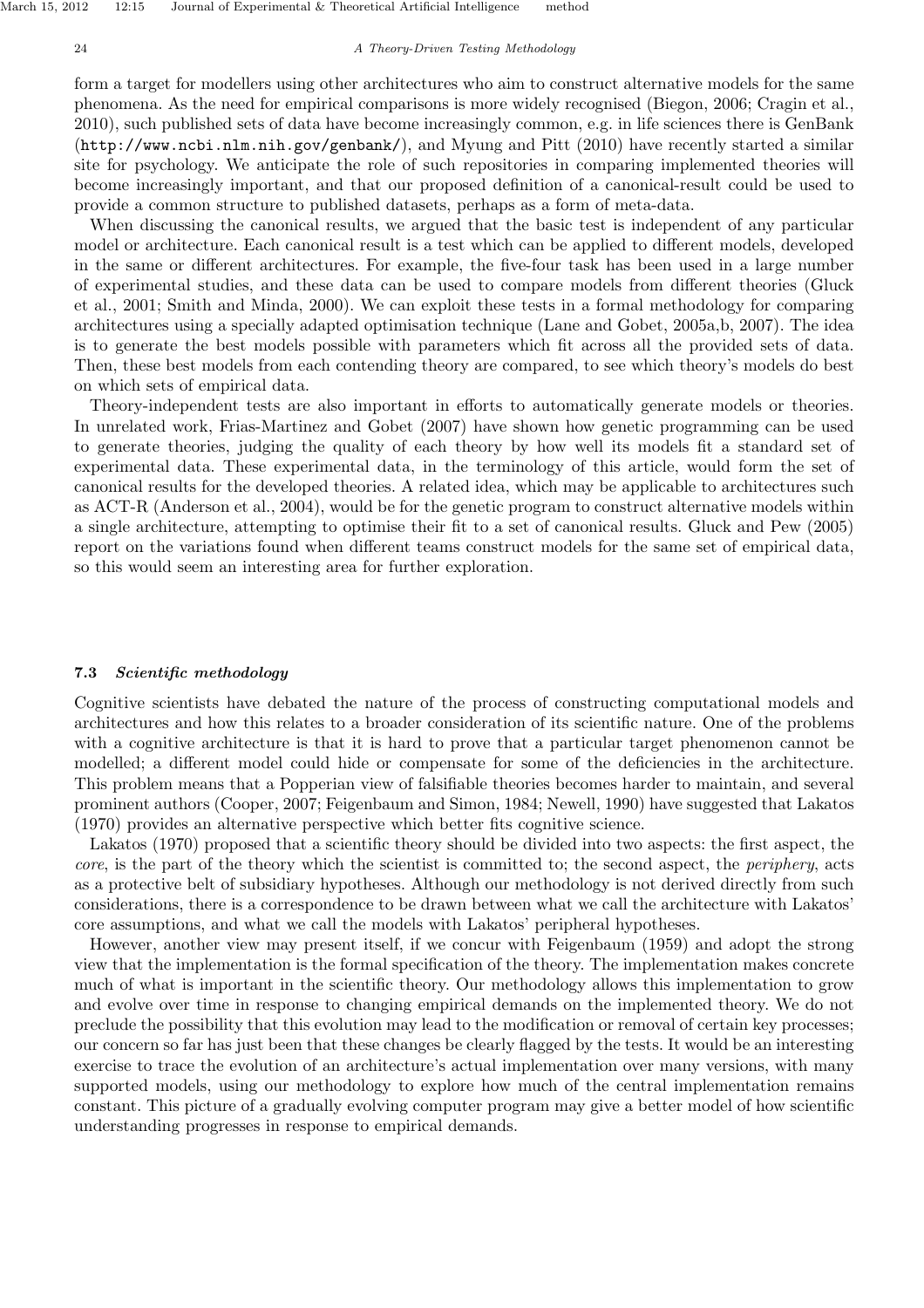# 8 Conclusion

Scientists in many disciplines use computers to represent and model processes believed to occur within the world. Scientific understanding of these processes will develop over time, and so will their implementation. We have argued that a tight link between our scientific knowledge and the structure of the computer program can be obtained through the use of an agile programming methodology and a three-layer scientific test harness. With the examples of developing CHREST, we have demonstrated the value of tests in ensuring that previously important behaviour is preserved whilst developing new versions of the architecture. We claim that the three levels of tests, expressing the theoretical relevance of every piece of code, will make scientific software more understandable and also, if necessary, easier to replicate. In this way, the formal specification of a theory can be separated into the two halves of an ever-evolving program: the process-based specification is contained in the code, and the behavioural specification is contained in the tests.

# Appendix A: Source code for system and tests

The material in these appendices is a subset of the complete set of code, available from: http://chrest.info/software.html under mini-Chrest.

# A.1 *Recall model: Mini-Chrest version 1.0*

# A.1.1 *Pattern Implementation.*

```
(defun matching-pattern-p (pattern-1 pattern-2)
 "Pattern-1 matches pattern-2 if it is a presequence: check this by recursion"
  (cond ((null pattern-1)
        t)
        ((null pattern-2)
        nil)
        ((equalp (car pattern-1) (car pattern-2))
         (matching-pattern-p (cdr pattern-1) (cdr pattern-2)))
        (t
        nil)))
(def-unit-tests matching-pattern-tests ()
  (assert-true (matching-pattern-p () ()))
  (assert-true (matching-pattern-p () '(a b c)))
  (assert-false (matching-pattern-p '(a b c) ()))
  (assert-true (matching-pattern-p '(a) '(a)))
  (assert-true (matching-pattern-p '(a b) '(a b)))
  (assert-true (matching-pattern-p '(a) '(a b c)))
  (assert-true (matching-pattern-p '(a b) '(a b c)))(assert-false (matching-pattern-p '(a b c) '(a b))))
```
# A.1.2 *Long-term memory implementation.*

(defstruct node contents image children) (defstruct link test child)

(defun familiarise (model node pattern) "Extend image of node with a new item from pattern"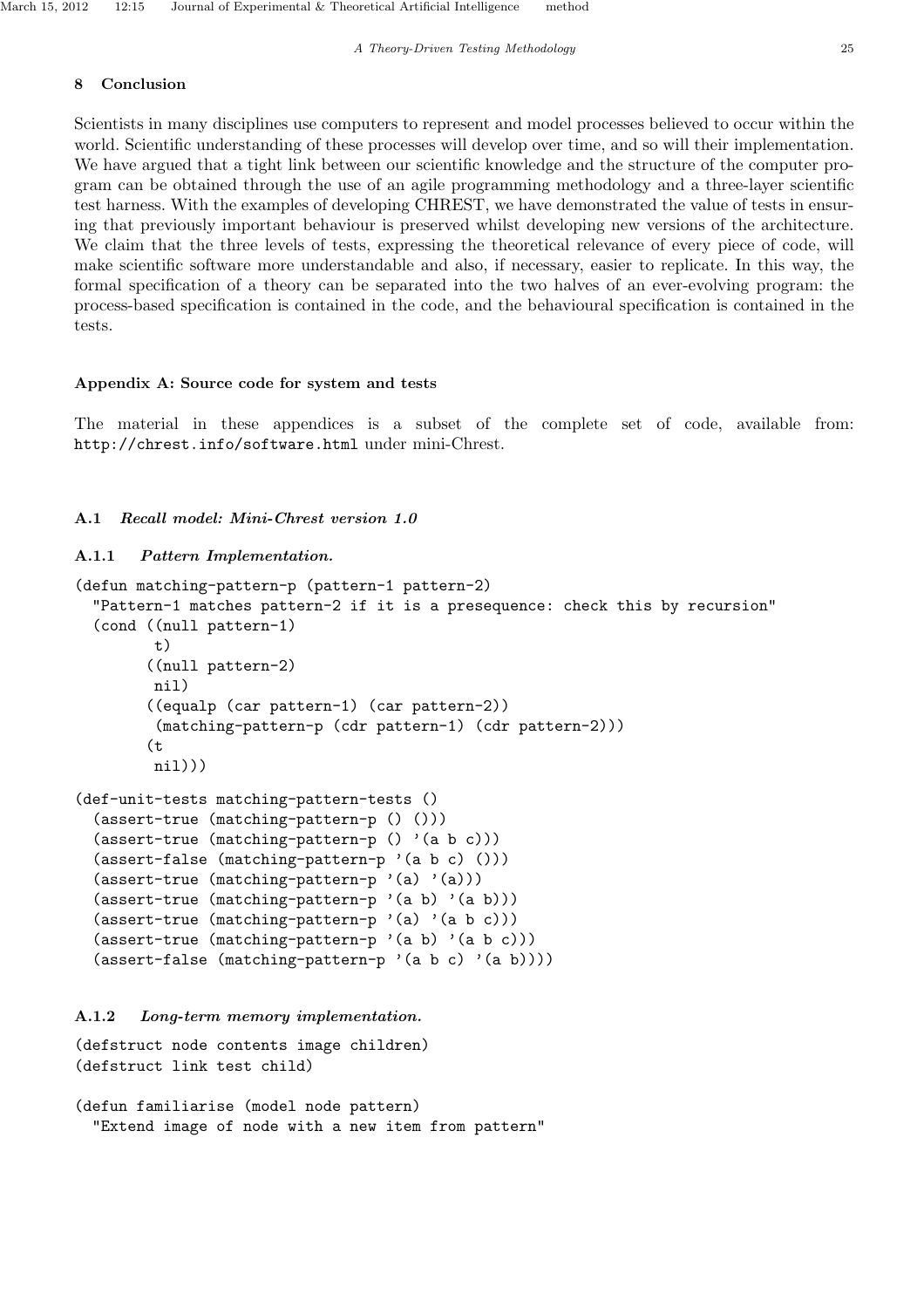```
26 A Theory-Driven Testing Methodology
  (assert (matching-pattern-p (node-image node) pattern))
  (when (> (length pattern) (length (node-image node)))
        (incf (chrest-clock model) (chrest-familiarisation-time model))
(setf (node-image node)
      (append (node-image node)
      (list (nth (length (node-image node)) pattern))))))
(defun discriminate (model node pattern)
  "Add a new child to node, with a new item from pattern,
  taken from node contents"
  (assert (eq (recognise-pattern nil pattern node) node))
  (assert (> (length pattern) (length (node-contents node))))
  (incf (chrest-clock model) (chrest-discrimination-time model))
  (let ((new-item (nth (length (node-contents node)) pattern)))
    (push (make-link :test new-item
                     :child (make-node
                              :contents (append (node-contents node)
                                            (list new-item))
                              :image nil
                              :children nil))
        (node-children node))))
(def-process-tests familiarise-tests ()
  (let ((node (make-node :contents nil :image nil
                         :children nil))
      (model (create-chrest)))
    (assert-null (node-image node))
    (familiarise model node '(B I F))
    (assert-equalp '(B) (node-image node))
    (familiarise model node '(B I F))
    (assert-equalp '(B I) (node-image node))
    (familiarise model node '(B I F))
    (assert-equalp '(B I F) (node-image node))
    (familiarise model node '(B I F))
    (assert-equalp '(B I F) (node-image node))))
(def-process-tests discriminate-tests ()
  (let ((node (make-node :contents '(B I) :image '(B I F)
                         :children nil)))
    (discriminate (create-chrest) node '(B I H))
    (assert-false (null (node-children node)))
    (assert-false (eq node (recognise-pattern nil '(B I H) node)))
    (assert-equalp '(B I H)
                   (node-contents
                     (recognise-pattern nil '(B I H) node)))))
A.1.3 Model tests.
```
(def-process-tests recognise-tests () (let ((empty-model (create-chrest))) (assert-eq (chrest-ltm empty-model) (recognise-pattern empty-model '(B I F)))) (let\* ((node-1 (make-node :contents '(B I) :image '(B I)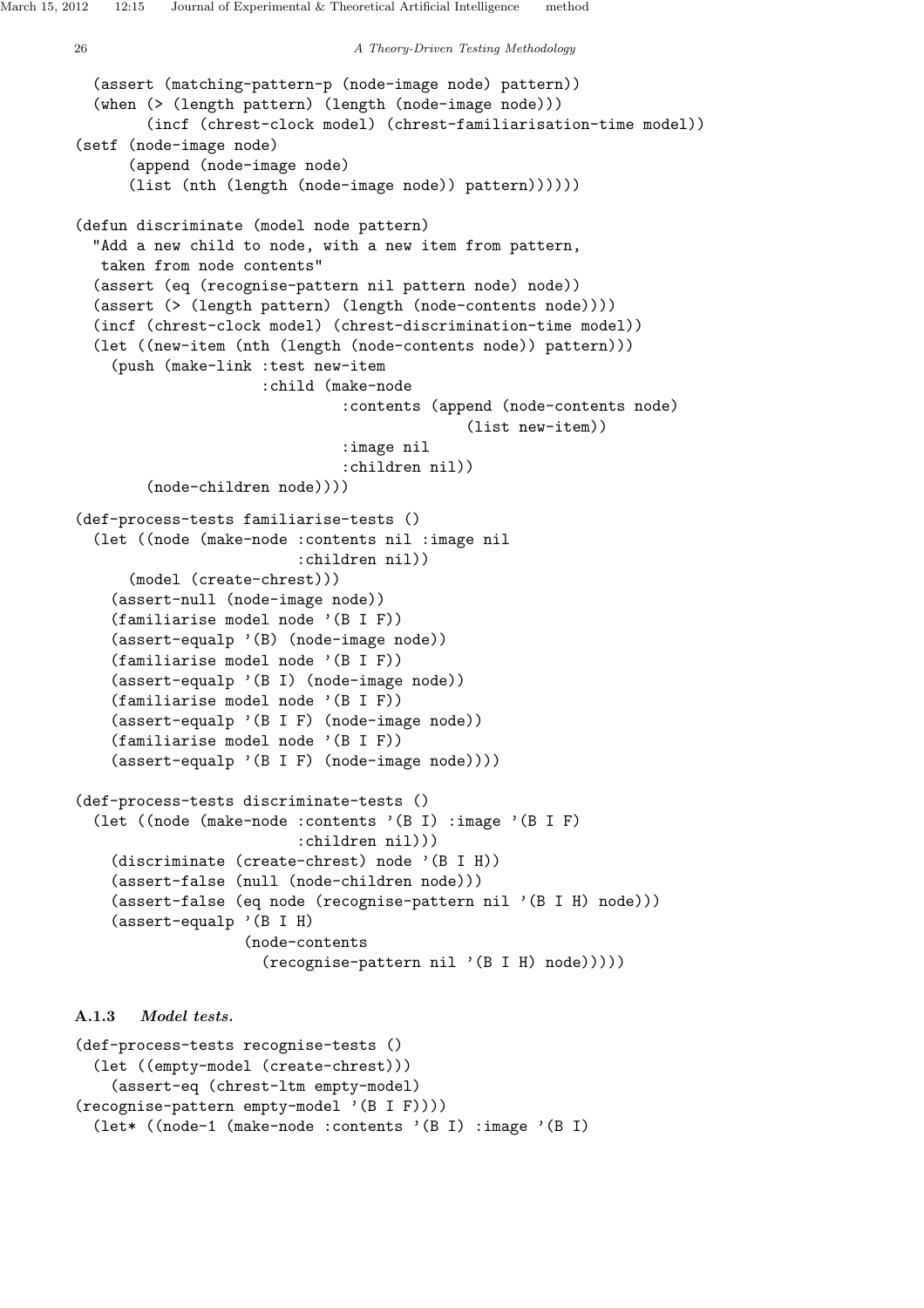```
:children nil))
         (link-1 (make-link :test '(I) :child node-1))
         (node-2 (make-node :contents '(B) :image '(B I F)
                            :children (list link-1)))
         (link-2 (make-link :test '(B) :child node-2))
         (node-3 (make-node :contents '(I) :image '(I F)
                            :children nil))
         (link-3 (make-link :test '(I) :child node-3))
         (root-node (make-node :contents nil :image nil
                                :children (list link-2 link-3)))
         (model (make-chrest :ltm root-node)))
    (assert-eq node-1 (recognise-pattern model '(B I F)))
    (assert-eq node-2 (recognise-pattern model '(B)))
    (assert-eq node-2 (recognise-pattern model '(B E F)))
    (assert-eq node-3 (recognise-pattern model '(I)))
    (assert-eq root-node (recognise-pattern model '(G)))))
(def-process-tests recognise-and-learn-tests ()
  (let ((model (create-chrest))
        (pattern-a '(B I F))
        (\text{pattern}-b \quad (\text{X A Q})))(dotimes (n 4)
   (recognise-and-learn-pattern model pattern-a)
   (recognise-and-learn-pattern model pattern-b))
    (assert-equalp pattern-a (recall-pattern model pattern-a))
    (assert-equalp pattern-b (recall-pattern model pattern-b))))
```
#### A.2 *Generalised patterns: Mini-Chrest version 2.0*

A.2.1 *Object-based pattern implementation.*

```
(defclass pattern () ())
(defclass visual-pattern (pattern) ())
(defclass verbal-pattern (pattern) ())
(defgeneric make-pattern-for (pattern))
(defgeneric empty-pattern-p (pattern))
(defgeneric equal-patterns-p (pattern-1 pattern-2))
(defgeneric matching-patterns-p (pattern-1 pattern-2))
(defgeneric get-next-item (source-pattern target-pattern))
(defgeneric combine-patterns (source-pattern target-pattern))
(defclass verbal-pattern (visual-pattern)
  ((data :accessor get-data :initarg :data :initform ())))
(defmethod equal-patterns-p ((pattern-1 verbal-pattern)
                             (pattern-2 verbal-pattern))
  (and (= (length (get-data pattern-1)) (length (get-data pattern-2)))
       (matching-patterns-p pattern-1 pattern-2)))
(defmethod matching-patterns-p ((pattern-1 verbal-pattern)
                                (pattern-2 verbal-pattern))
  "Pattern 1 matches pattern 2 if its data is a presequence"
```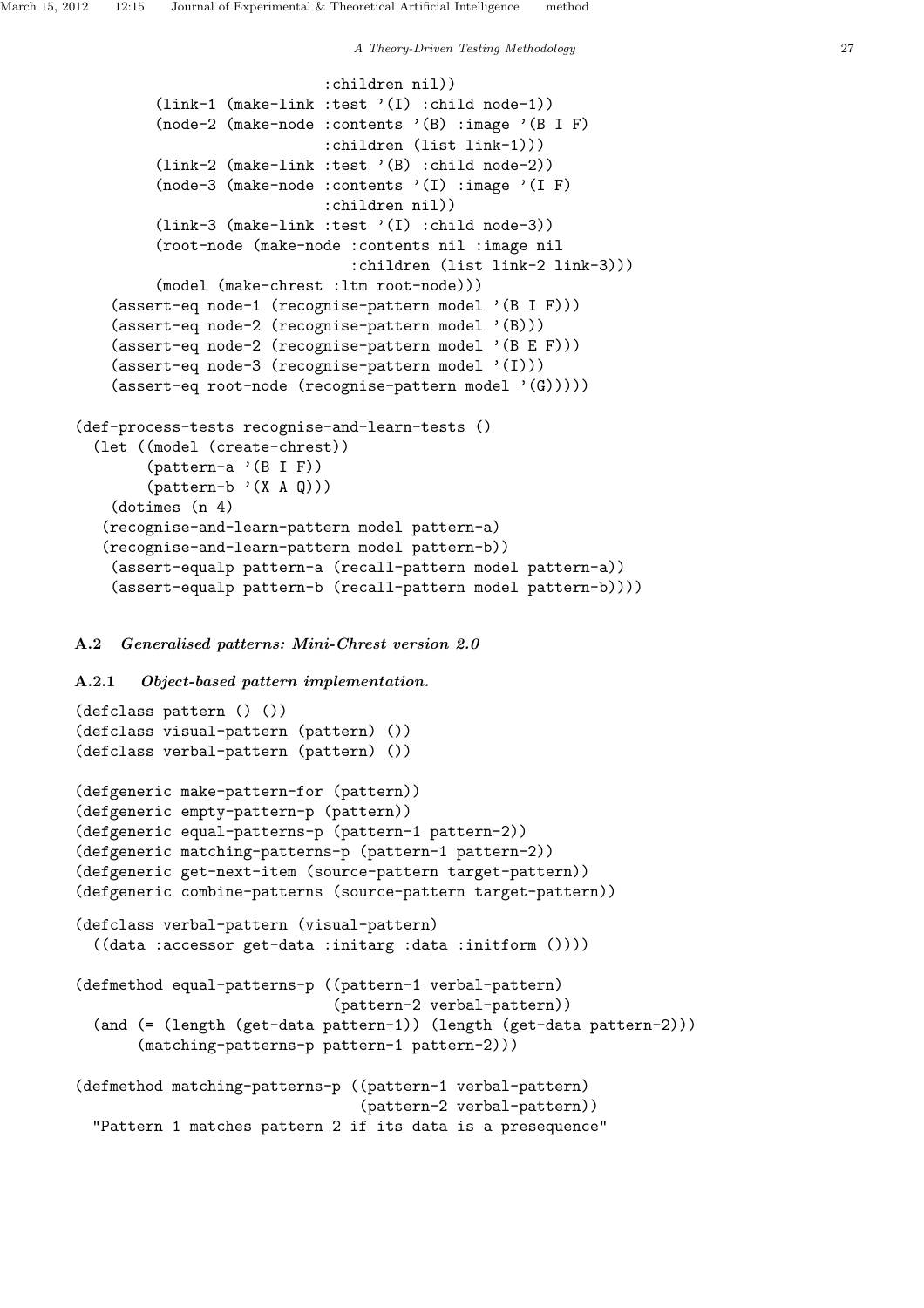March 15, 2012 12:15 Journal of Experimental & Theoretical Artificial Intelligence method

#### 28 REFERENCES

(presequence-p (get-data pattern-1) (get-data pattern-2)))

```
(def-unit-tests verbal-matching-pattern-tests ()
  (let ((a (make-instance 'verbal-pattern :data ()))
        (b (make-instance 'verbal-pattern :data '(a)))
        (c (make-instance 'verbal-pattern :data '(a b)))
        (d (make-instance 'verbal-pattern :data '(a b c))))
    (assert-true (matching-patterns-p a a))
    (assert-true (matching-patterns-p a d))
    (assert-false (matching-patterns-p d a))
    (assert-true (matching-patterns-p b b))
    (assert-true (matching-patterns-p c c))
    (assert-true (matching-patterns-p b d))
    (assert-true (matching-patterns-p c d))
    (assert-false (matching-patterns-p d c))))
(defun familiarise (model node pattern)
 "Extend image of node with a new item from pattern"
  (assert (matching-patterns-p (node-image node) pattern))
  (unless (equal-patterns-p pattern (node-image node))
    (incf (chrest-clock model) (chrest-familiarisation-time model))
    (setf (node-image node)
          (combine-patterns (node-image node)
                    (get-next-item pattern (node-image node))))))
(def-process-tests familiarise-tests ()
 "Use verbal patterns to test familiarisation"
  (let ((model (create-chrest))
        (node (make-node :contents (make-instance 'vl-pattern)
                         :image (make-instance 'vl-pattern)
                         :children nil))
        (pattern (make-instance 'vl-pattern :data '(B I F))))
    (assert-true (empty-pattern-p (node-image node)))
    (familiarise model node pattern)
    (assert-true
      (equal-patterns-p (make-instance 'vl-pattern :data '(B))
      (node-image node)))
    (familiarise model node pattern)
    (assert-true
      (equal-patterns-p (make-instance 'vl-pattern :data '(B I))
      (node-image node)))
    (familiarise model node pattern)
    (assert-true (equal-patterns-p pattern (node-image node)))
    (familiarise model node pattern)
    (assert-true (equal-patterns-p pattern (node-image node)))))
```
#### References

Anderson, J. R., Bothell, D., Byrne, M. D., Douglass, S., Lebière, C., and Qin, Y. L. (2004). An integrated theory of the mind. Psychological Review, 111(4):1036–1060. Beck, K. (1999). Extreme Programming Explained: Embrace Change. Reading, MA: Addison-Wesley. Beck, K. (2003). Test-Driven Development: By Example. Boston, MA: Pearson Education, Inc.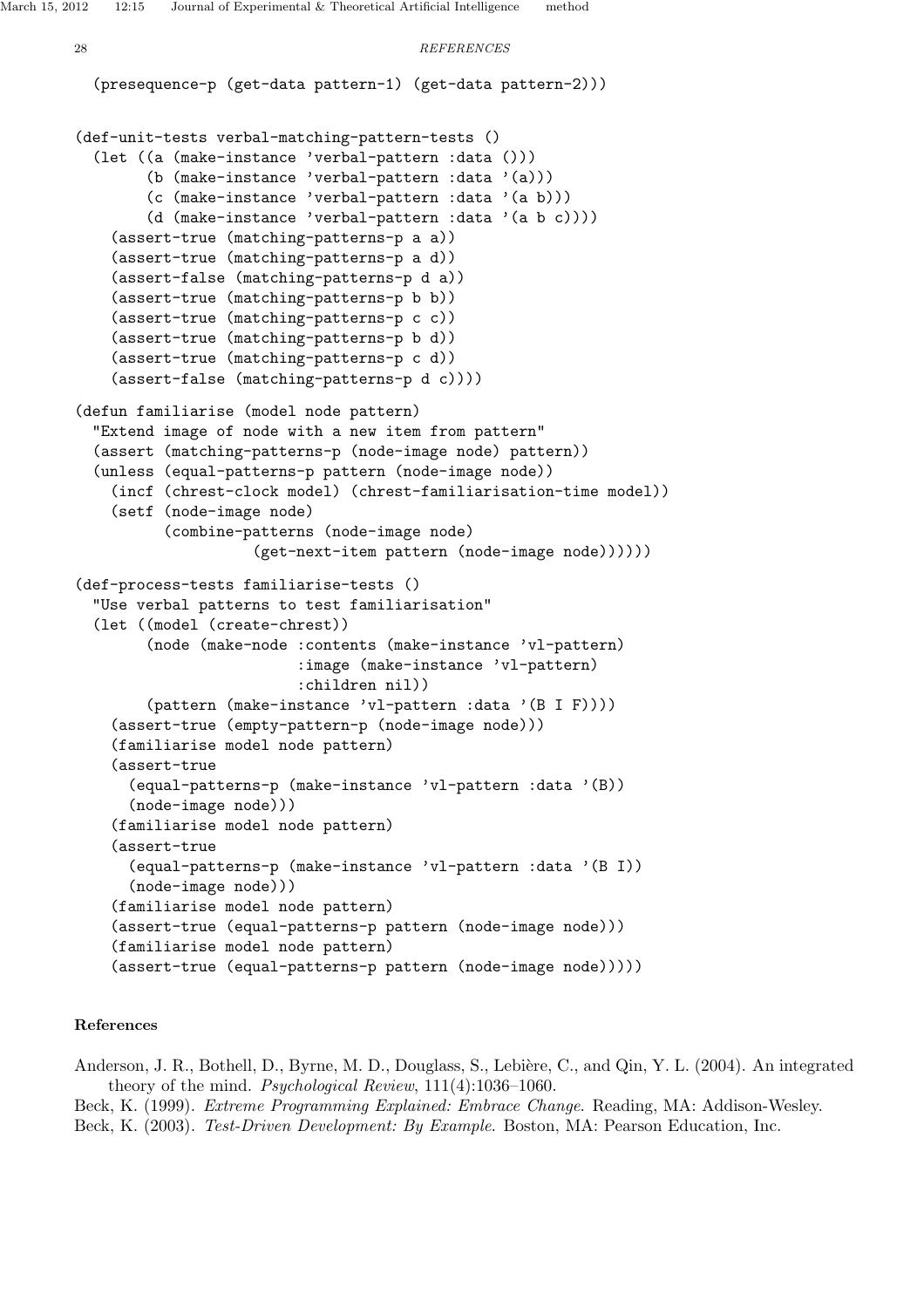#### REFERENCES 29

Biegon, D. (2006). Project store: Biosciences report. http://hdl.handle.net/1842/1414.

- Bugelski, B. R. (1962). Presentation time, total time, and mediation in paired-associate learning. Journal of Experimental Psychology, 63:409–412.
- Chase, W. G. and Simon, H. A. (1973). Perception in chess. Cognitive Psychology, 4:55–81.
- Cooper, R. P. (2007). The role of falsification in the development of cognitive architectures: Insights from a Lakatosian analysis. Cognitive Science, 31:509–533.
- Cooper, R. P. and Shallice, T. (1995). Soar and the case for unified theories of cognition. Cognition, 55:115–49.
- Cragin, M. H., Palmer, C. L., Carlson, J. R., and Witt, M. (2010). Data sharing, small science and institutional repositories. Philosophical Transactions of the Royal Society A, 368(1926):4023–4038.
- Curtis, B., Krasner, H., and Iscoe, N. (1988). A field study of the software design process for large systems. Communications of the ACM, 31:1268–87.
- de Groot, A. D. and Gobet, F. (1996). Perception and Memory in Chess: Heuristics of the Professional Eye. Assen: Van Gorcum.
- Feigenbaum, E. A. (1959). An information processing theory of verbal learning. The RAND Corporation Mathematics Division, P-1817.
- Feigenbaum, E. A. and Simon, H. A. (1962). A theory of the serial-position effect. British Journal of Psychology, 53:307–320.
- Feigenbaum, E. A. and Simon, H. A. (1984). EPAM-like models of recognition and learning. Cognitive Science, 8:305–336.
- Fowler, M. (1999). Refactoring: Improving the Design of Existing Code. Reading, MA: Addison-Wesley.
- Freudenthal, D., Pine, J. M., Aguado-Orea, J., and Gobet, F. (2007). Modelling the developmental patterning of finiteness marking in English, Dutch, German and Spanish using MOSAIC. Cognitive Science, 31:311–341.
- Frias-Martinez, E. and Gobet, F. (2007). Automatic generation of cognitive theories using genetic programming. Minds and Machines, 17:287–309.
- Gluck, K. A. and Pew, R. W., editors (2005). Modeling Human Behavior With Integrated Cognitive Architectures: Comparison, Evaluation, and Validation. Mahwah, NJ: Lawrence Erlbaum.
- Gluck, K. A., Staszewski, J. J., Richman, H., Simon, H. A., and Delahanty, P. (2001). The right tool for the job: Information-processing analysis in categorization. In Moore, J. D. and Stenning, K., editors, Proceedings of the Twenty-Third Annual Conference of the Cognitive Science Society, pages 330–335. Mahwah, NJ: Erlbaum.
- Gobet, F. (1996). Discrimination nets, production systems and semantic networks: Elements of a unified framework. In Proceedings of the Second International Conference of the Learning Sciences, pages 398–403. Evanston, IL: Northwestern University.
- Gobet, F. (1997). A pattern-recognition theory of search in expert problem solving. Thinking and Reasoning, 3:291–313.
- Gobet, F. (1998). Expert memory: A comparison of four theories. Cognition, 66:115–52.
- Gobet, F. and Clarkson, G. (2004). Chunks in expert memory: Evidence for the magical number four... or is it two? Memory, 12:732–47.
- Gobet, F. and Lane, P. C. R. (2005). The CHREST architecture of cognition: Listening to empirical data. In Davis, D. N., editor, Visions of Mind: Architectures for Cognition and Affect, pages 204–224. Hershey, PA: Information Science Publishing.
- Gobet, F., Lane, P. C. R., Croker, S. J., Cheng, P. C.-H., Jones, G., Oliver, I., and Pine, J. M. (2001). Chunking mechanisms in human learning. Trends in Cognitive Sciences, 5:236–243.
- Gobet, F., Richman, H., Staszewski, J., and Simon, H. A. (1997). Goals, representations, and strategies in a concept attainment task: The EPAM model. The Psychology of Learning and Motivation, 37:265–290.
- Gobet, F. and Ritter, F. E. (2000). Individual data analysis and Unified Theories of Cognition: A methodological proposal. In Taatgen, N. and Aasman, J., editors, Proceedings of the Third International Conference on Cognitive Modelling, pages 150–57. Veenendaal, The Netherlands: Universal Press.
- Gobet, F. and Simon, H. A. (1996). Templates in chess memory: A mechanism for recalling several boards. Cognitive Psychology, 31:1–40.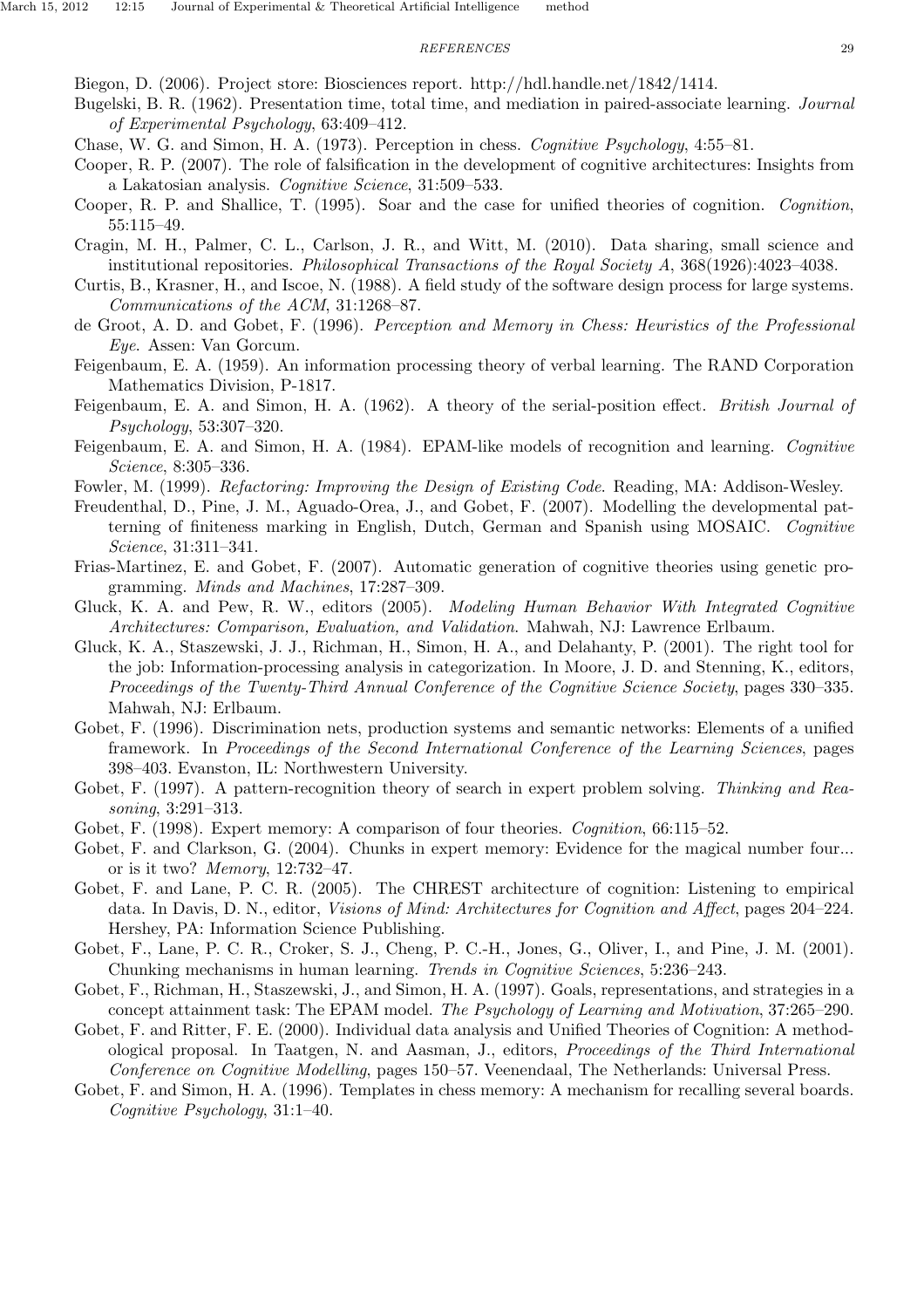#### 30 REFERENCES

- Gobet, F. and Simon, H. A. (2000). Five seconds or sixty? Presentation time in expert memory. Cognitive Science, 24:651–82.
- Gobet, F. and Waters, A. J. (2003). The role of constraints in expert memory. Journal of Experimental Psychology: Learning, Memory & Cognition, 29:1082–1094.
- Gravemeijer, K. (1997). Mediating between concrete and abstract. In Nunes, T. and Bryant, P., editors, Learning and teaching mathematics: An international perspective, pages 315–45. Hove, UK: Psychology Press.
- Jones, G. A., Gobet, F., and Pine, J. M. (2007). Linking working memory and long-term memory: A computational model of the learning of new words. Developmental Science, 10:853–873.
- Kuhn, T. (1962). The structure of scientific revolutions. Chicago: University of Chicago Press.
- Laird, J., Newell, A., and Rosenbloom, P. (1987). Soar: An architecture for general intelligence. Artificial Intelligence, 33:1–64.
- Lakatos, I. (1970). Falsification and the methodology of scientific research programmes. In Lakatos, I. and Musgrave, A., editors, Criticism and the growth of knowledge. Cambridge: Cambridge University Press.
- Lane, P. C. R., Cheng, P. C.-H., and Gobet, F. (2000). CHREST+: Investigating how humans learn to solve problems with diagrams. AISB Quarterly, 103:24–30.
- Lane, P. C. R. and Gobet, F. (2003). Developing reproducible and comprehensible computational models. Artificial Intelligence, 144:251–63.
- Lane, P. C. R. and Gobet, F. (2005a). Discovering predictive variables when evolving cognitive models. In Singh, S., Singh, M., Apte, C., and Perner, P., editors, Proceedings of the Third International Conference on Advances in Pattern Recognition, part I, pages 108–117. Berlin: Springer-Verlag.
- Lane, P. C. R. and Gobet, F. (2005b). Multi-task learning and transfer: The effect of algorithm representation. In Giraud-Carrier, C., Vilalta, R., and Brazdil, P., editors, Proceedings of the ICML-2005 Workshop on Meta-Learning.
- Lane, P. C. R. and Gobet, F. (2007). Developing and evaluating cognitive architectures with behavioural tests. In Kaminka, G. A. and Burghart, C. R., editors, Proceedings of the AAAI-07 Workshop on Evaluating Cognitive Architectures, pages 36–39.
- Lane, P. C. R., Sykes, A. K., and Gobet, F. (2003). Combining low-level perception with expectations in CHREST. In Schmalhofer, F., Young, R. M., and Katz, G., editors, Proceedings of EuroCogsci, pages 205–210. Mahwah, NJ: Lawrence Erlbaum Associates.
- Langley, P. and Choi, D. (2006). A unified cognitive architecture for physical agents. In Proceedings of the American Association of Artificial Intelligence.
- Langley, P.; Laird, J. E.; and Rogers, S. 2009. Cognitive architectures: Research issues and challenges. Cognitive Systems Research 10:141–160.
- Licata, D. R., Harris, C. D., and Krishnamurthi, S. (2003). The feature signatures of evolving programs. In IEEE International Symposium on Automated Software Engineering.
- Lubers, M., Potts, C., and Richter, C. (1993). A review of the state of the practice in requirements modeling. In Proceedings of the International Requirements Engineering Symposium. California, USA: Los Alamitos.
- McLeod, P., Plunkett, K., and Rolls, E. T. (1998). Introduction to Connectionist Modelling of Cognitive Processes. Oxford, UK: Oxford University Press.
- Medin, D. L. and Schaffer, M. M. (1978). Context theory of classification learning. Psychological Review, 85:207–238.
- Medin, D. L. and Smith, E. E. (1981). Strategies and classification learning. Journal of Experimental Psychology: Human Learning and Memory, 7:241–253.
- Milewski, B. (2001).  $C++$  in action: Industrial-strength programming techniques. Upper Saddle River, NJ: Addison Wesley.
- Myung, I. J. and Pitt, M. A. (2010). Cognitive modeling repository. In Proceedings of the Thirty-Second Annual Meeting of the Cognitive Science Society, page 556.
- Naur, P. (1985). Programming as theory building. Microprocessing and Microprogramming, 15:253–261. Newell, A. (1990). Unified Theories of Cognition. Cambridge, MA: Harvard University Press.